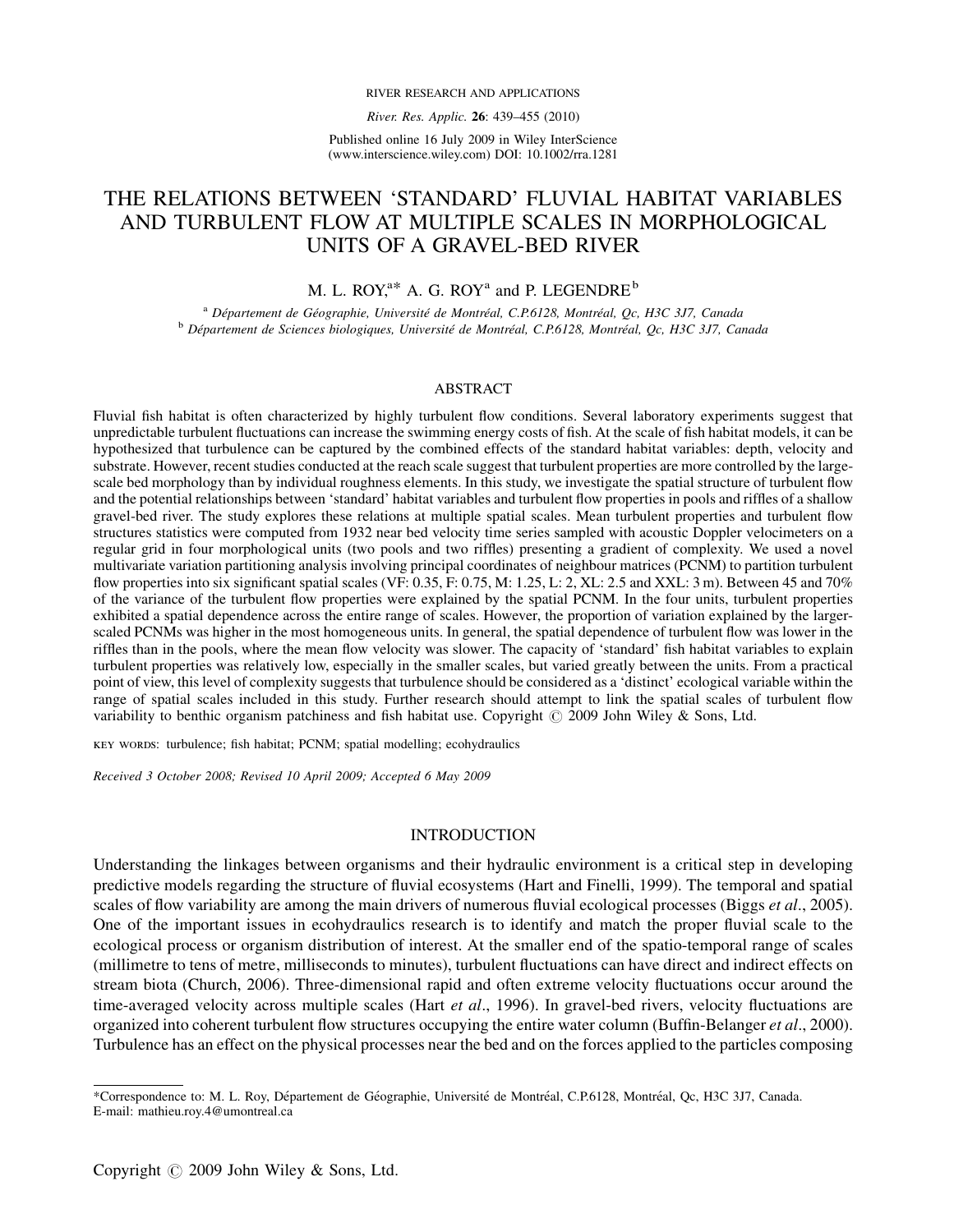the substrate. Therefore, these forces play a role in sediment transport and bed morphology (Best, 1993). Turbulence also affects directly or indirectly numerous ecological processes such as resource distribution (Frechette et al., 1989), nutrient absorption by periphyton (Labiod et al., 2007), predator-prey interactions (Weissburg and Zimmerfaust, 1993) and agglomeration and destruction of algae (Stoecker et al., 2006). It also provides hydraulic habitat diversity, which could increase the abundance of ecological niches. Recent studies have also revealed that turbulence could affect fish swimming energy costs (Enders et al., 2003; Liao et al., 2003), habitat selection (Cotel et al., 2006; Smith et al., 2005; Smith et al., 2006) and capture efficiency (Enders et al., 2005). Turbulence can also provide a refuge from predator when water surface is skimming, affects water temperature and turbidity spatial distribution by means of mixing and could be responsible for the patchy distribution of benthic organisms (Quinn et al., 1996).

The effect of turbulence on the habitat selection of mobile organisms is complex as it may change as a function of scale and life functions (feeding, resting, reproduction, etc.). Moreover, the effect of turbulence at different scales could be conflicting. For example, a large-scale mixing layer could provide a positive abundance of nutrient whereas small scale intense fluctuations could cause a dislodgment of the organism. Furthermore, the effect may change with the type of physical habitat. For example, Liao *et al.* (2003) showed that fish were able to change their manner of swimming in the presence of artificially created periodic vortices in order to decrease their muscle activity. The fish could then use the energy from the vortices. In contrast, in more natural and unpredictable flows, fish exposed to higher levels of turbulence presented higher swimming energy expenditures (Enders et al., 2003). These results suggest that the 'type' of turbulence might influence fish energetics differently and may therefore affect habitat selection (Liao, 2007). However, the question of the effect of turbulence on fish habitat use in rivers remains to be explored.

Among the main challenges facing researchers investigating the effect of turbulence on ecological processes is the difficulty to isolate the effect of turbulence from the effect of other intercorrelated variables such as standard habitat variables commonly used in fish habitat models (mean flow velocity (U), depth (Y) and substrate size (D)). That is caused by the complex relationships between the variables that may change as a function of the spatial scale (Moir and Pasternack, 2008). The spatial distribution of turbulent flow properties at the micro-habitat scale around a pebble cluster or boulder have been previously described in detail (Brayshaw et al., 1983; Buffin-Belanger and Roy, 1998; Tritico and Hotchkiss, 2005; Lacey et al., 2007). Downstream from a roughness element, shedding motions are present, which results in an increase in turbulence intensity (Buffin-Belanger and Roy, 1998). However, the effect of roughness elements on flow properties is local. At the scale of pools and riffles, spatial patterns of turbulence properties might be controlled by the gross morphology rather than by individual boulders or pebble clusters (Lamarre and Roy, 2005; Legleiter et al., 2007). Smith and Brannon (2007) investigated the effect of roughness elements (fish cover habitats) on mean turbulent flow properties in riffles and pools and they observed a significant difference between turbulent kinetic energy in pools presenting abundant cover (high roughness) and without cover (low roughness) for juvenile salmonids. In contrast, they found no significant difference in the riffles, suggesting morphological units influence the effect of roughness on flow properties. Furthermore, at this scale, water depth could have an important effect on turbulence. For instance, the length and width of large-scale turbulent flow structures tend to scale with water depth (Roy *et al.*, 2004). Moreover, these structures account for at least 50% of the total turbulent kinetic energy (Liu et al., 2001). Mean flow velocity is often correlated with turbulent intensity and turbulent flow structure properties, as when mean flow velocity, the standard deviation of the fluctuations  $(RMS<sub>U</sub>)$  tends to increase (Nikora, 2006).

Several authors have proposed that future work should attempt to add turbulence metrics to fish hydraulic habitat models (Enders et al., 2003; Smith et al., 2006; Smith and Brannon, 2007). However, as turbulent properties might be strongly correlated to 'standard' habitat variables (velocity, depth and substrate size), their addition to habitat models may predominantly contribute redundant information. Furthermore, with the tools currently available, a characterization of turbulence in the field is costly and time-consuming. Nevertheless, habitats often present similar mean flow velocity and very different levels of turbulence. In spite of the observed correlation between mean flow velocity and turbulence intensity, the portion of turbulence variability explained by mean flow velocity, depth and bed roughness is currently not well known, as the relationships between the variables might change as a function of the spatial scale. Only a few studies have focused on the spatial distribution of turbulent flow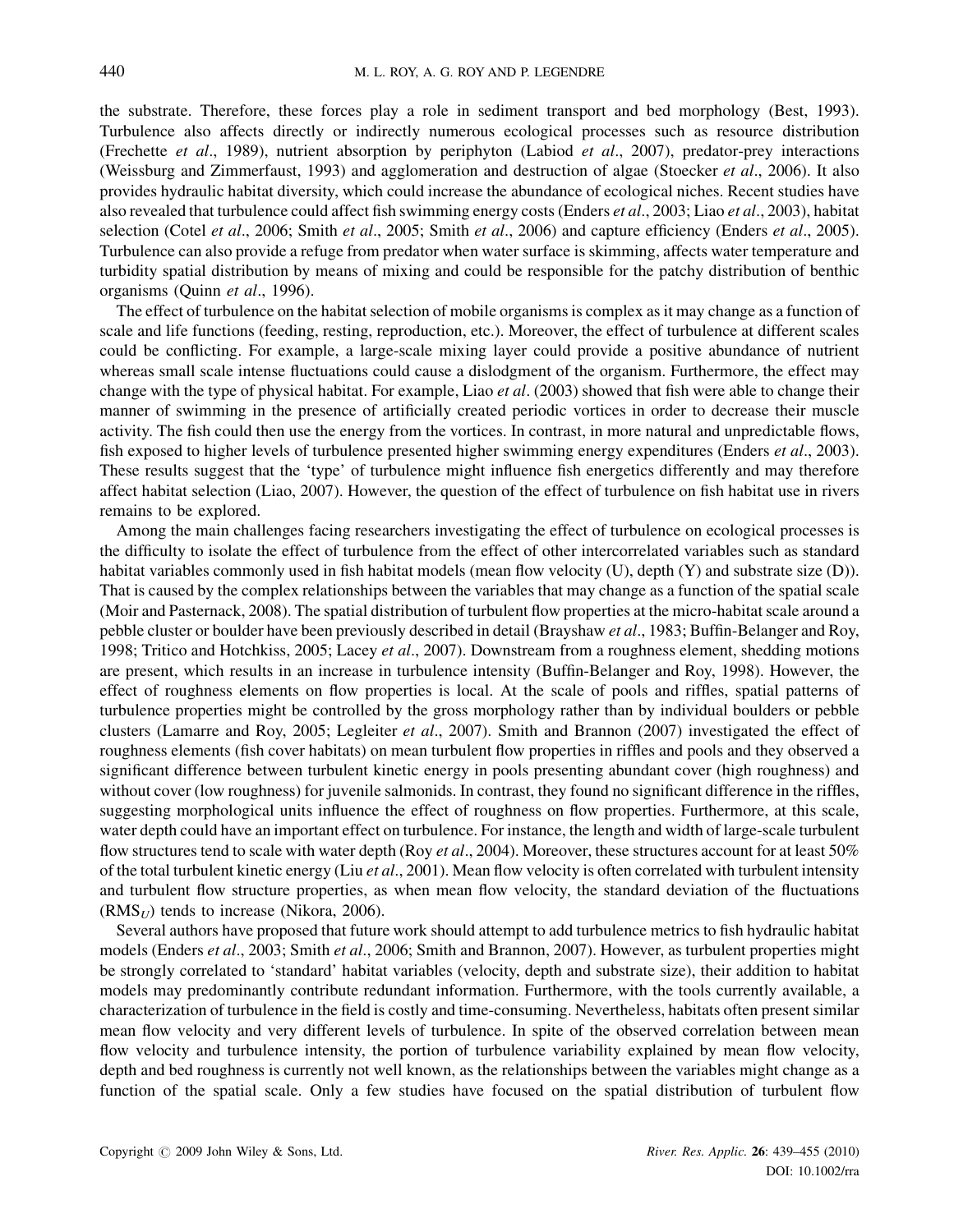properties at the scale of pools and riffles. To this date, we still lack a detailed description in different morphological contexts.

The quantification of the spatial structure of ecological processes and habitat is a major issue in current ecological studies. The spatial structure of ecological processes or species distribution can be attributed to two different sources. The first source is the inherent nature of the ecological process itself through the interrelations between neighbouring locations or individuals that cause autocorrelation (Legendre, 1993). A second source of spatial structuring on ecological processes is the effect of environmental or habitat variables which also have their own spatial structure. Similarly, environmental variables can also be structured by other environmental variables and the relationships between the variables can change according to the spatial scale at which it is described. For example, a relationship between two variables can be negative at a fine scale but positive at a larger scale. The most common tool used to describe the spatial structure of habitat and to link it to ecological processes is the combination of trend surface analysis with variation partitioning (Legendre and Legendre, 1998). Although this technique has proved successful and is widely used, trend-surface analysis only allows the broad-scale spatial variation to be modelled and does not allow to discriminate between the scales as the different polynomials are intercorrelated (Borcard and Legendre, 2002).

Borcard and Legendre (2002) have developed a spatial modelling method that provides a way to identify all the relevant spatial scales present in a dataset: the principal component of neighbour matrices (PCNM). This statistical technique achieves a spectral decomposition of the spatial relationships among the sampling sites, creating variables that correspond to all the spatial scales that can be found. This technique is analogous to Fourrier analysis, but provides a broader range of signals and can be used with irregularly spaced data (Borcard and Legendre, 2002). PCNM is a flexible tool as opposed to autoregressive models or trend surface, as these spatial variables can easily be incorporated into regression or canonical analysis models (Dray et al., 2006). Although PCNM was designed to describe and explain the spatial structure of ecological data, it is applicable to several other domains. For instance, it has been used to partition the spatial variability of vertical turbulent flow field at the micro-scale around a pebble cluster in a gravel-bed river (Lacey et al., 2007).

In this study, we investigated the planimetric spatial structure of turbulent flow close to the bed obtained from 1932 velocity measurements sampled across a systematic sampling grid in different morphological units. First, PCNM and canonical analysis were used to characterize the spatial structure of turbulent flow within two pools and two riffles in a shallow gravel-bed river. Then, we examined the potential causal relationships between standard habitat variables and turbulent flow properties at multiple scales using variation partitioning.

# MATERIALS AND METHODS

#### Study site

Data were collected at the end of the summer 2004 on a section of the Eaton North River, located in the Eastern townships, approximately 200 km East of Montréal, Québec, Canada. At base flow, the width of the river ranged from 10 to 20 m and maximum flow depth was 1.5 m. The hydraulic and morphological properties of two pools and two riffles were characterized and mapped in detail. The four units presented a variety of morphological characteristics. Riffles 1 and 2 were located in a straight portion of the river, upstream from Pools 1 and 2. Pool 1 was located in a meander bend whereas Pool 2, a constriction pool maintained by a bedrock outcrop, was located 150 m downstream. The semi-alluvial context of Pool 2 created a much steeper slope than in the other units (Table I). The units covered an area ranging from 20 to  $32 \text{ m}^2$ .

|          | Slope $(\%)$ | $D_{50}$ (mm) | Area $(m^2)$ | Discharge $(m^3 s^{-1})$ |
|----------|--------------|---------------|--------------|--------------------------|
| Riffle 1 | 0.2          | 55            | 20           | 2.49                     |
| Riffle 2 | 0.3          | 30            | 28           | 2.31                     |
| Pool 1   | 0.5          | 28            | 32           | 1.20                     |
| Pool 2   |              | 35            | 28           | 2.05                     |

Table I. Morphometric characteristics of the morphological units and discharge at the time of flow velocity sampling

D50: median size of B-axis (Wolman, 1954).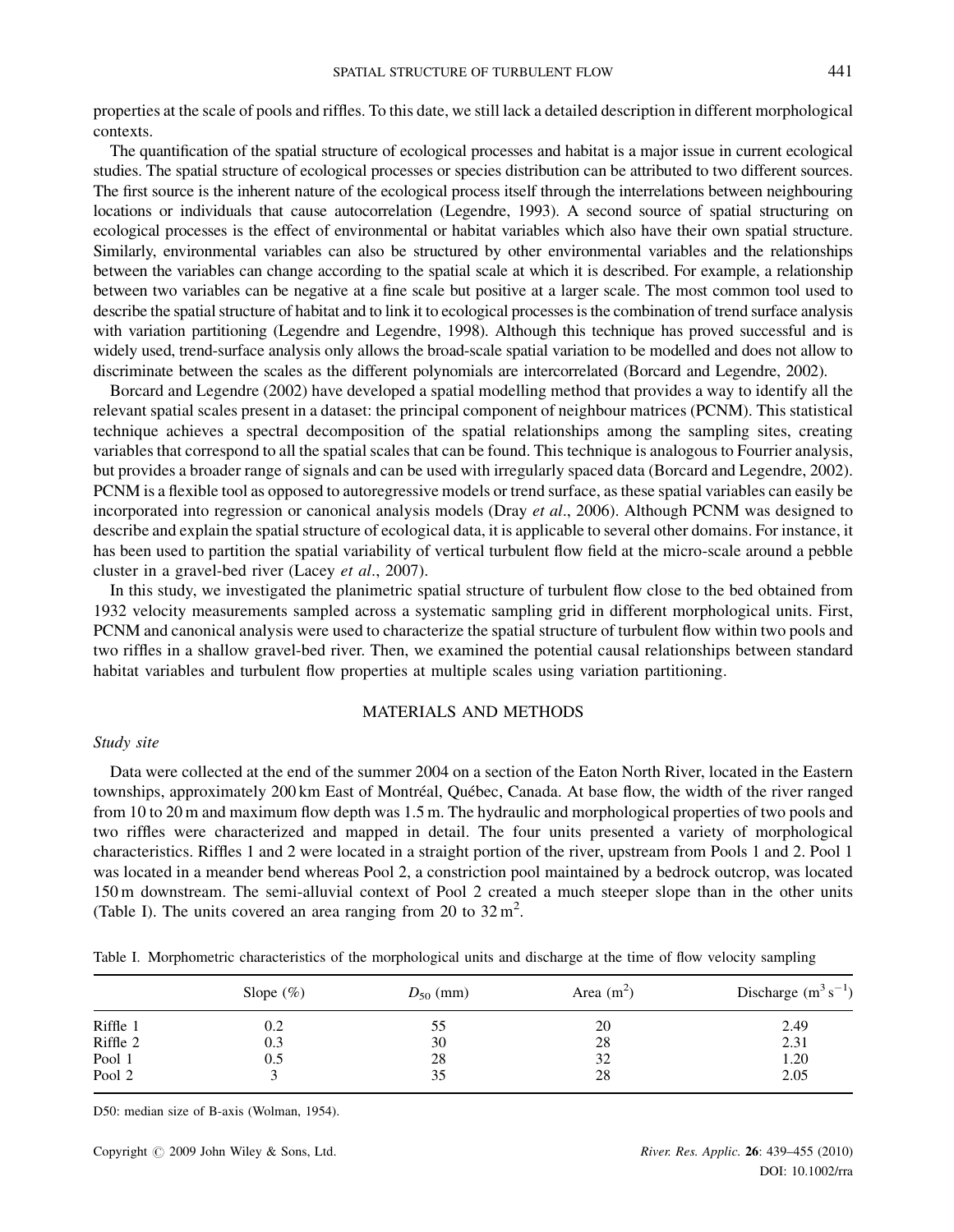## Field measurements

In every morphological unit, micro-topography and three-dimensional velocity measurements were sampled and mapped in detail. Micro-topography was mapped using a robotic total station (Trimble 5600DR) by combining a systematic transect sampling to a characterization of individual roughness elements. We characterized each particle or cluster of particles that was protruding at a height of approximately 15 cm or higher above the mean bed level. The average sampling densities in the four morphological units ranged from 29 to  $36$  points  $m^{-2}$ . From the microtopography surveys, digital elevation models (DEMs) were created using a triangular irregular network interpolation. The topography sampling and the riverbed DEM were carried out according to guidelines outlined by Lamarre (2006).

A pressure transducer was used to record water level fluctuations and discharge was repeatedly estimated from cross-section flow measurements throughout the summer. Discharge values were then derived from a stagedischarge curve. The water level did not decrease by more than 1 cm within any of the flow measurement sessions. However, the discharge ranged from 1.2 to  $2.5 \text{ m}^3 \text{ s}^{-1}$  among the flow measurement sessions (Table I). Pool 2 was sampled at a discharge clearly lower than the three other units.

The 3D instantaneous streamwise, lateral and vertical velocity fluctuations were recorded in each morphological unit using two acoustic Doppler velocimeters (ADV, Sontek $\mathbb{R}$ , San Diego). Each ADV was attached to a steel wading rod. In the stream, the ADVs were moved between measurements and levelled by two operators. Velocities were measured at 10 cm above the bed. This height was determined in consideration of the difficulty to quickly obtain good quality data closer to the bed and the large number of samples required in this study. Flow velocity was sampled every 25 cm on a systematic sampling grid (16 points  $m^{-2}$ ). Metal rods and strings were used as markers to build the sampling grid. The sampling grid of each unit was oriented towards the main downstream direction of flow. The locations close to the bank where depth was lower than 20 cm were not characterized because of the ADV instrumentation limitations.

#### Velocity time series quality check

Instantaneous velocities were recorded at each location for 80 s at 25 Hz, resulting in 2000 measurements per time series, which is higher than the optimal record length recommended by Buffin-Belanger and Roy (2005) for similar experimental protocols. A total of 1932 velocity time series were recorded in the four units. Each time series was plotted and visually inspected for obvious anomalies. As suggested by Lane *et al.* (1998) and the manufacturer, series presenting a correlation signal lower than 70% were rejected from further analysis. Low correlation signals can be caused by insufficient seeding in the clear water and echo noise arising from the irregular riverbed (Lacey and Roy, 2007). Doppler noise is inherent to all Doppler-based backscatter system signals. It is typically present over all frequencies. The removal of Doppler noise at high frequencies prevents biases in the estimation of turbulent statistics (Lane et al., 1998). Spectral analysis was also used as a mean to detect noise in the data. The slope of the power spectra within the inertial subrange was compared to the Kolmogorov 5/3 law. The series that exhibited a flat slope were removed from further analysis. This process resulted in the rejection of one to two percent of the series. Similarly, spikes in the velocity times series associated with instantaneous low signal correlations were detected using a phase-space thresholding filter (Goring and Nikora, 2002). As spikes in the signals are extreme values, their presence can bias the estimation of turbulence statistics. To insure data quality, data were removed when more than 5% of the series was modified by the filter. Less than one percent of the series were removed. Then, the data were filtered with a third-order Butterworth filter where the half frequency was equal to fD/2.93 = 4.1. For further details on this data quality check procedure, see Lacey and Roy (2007).

## Habitat variables

From the microtopography and flow velocity data, 22 variables were created: three habitat variables (Table II; variables 1–3) and 19 turbulent flow variables (variables 4–22). Mean flow velocity (U) was derived from the longitudinal component of ADV time series. Water depth (Y) was obtained by subtracting the water level from the bed elevation values. A bed roughness (k) index was computed by estimating the standard deviation of elevation values in a window of  $65 \times 65$  cm centered on each velocity measurement. A characterization of bed roughness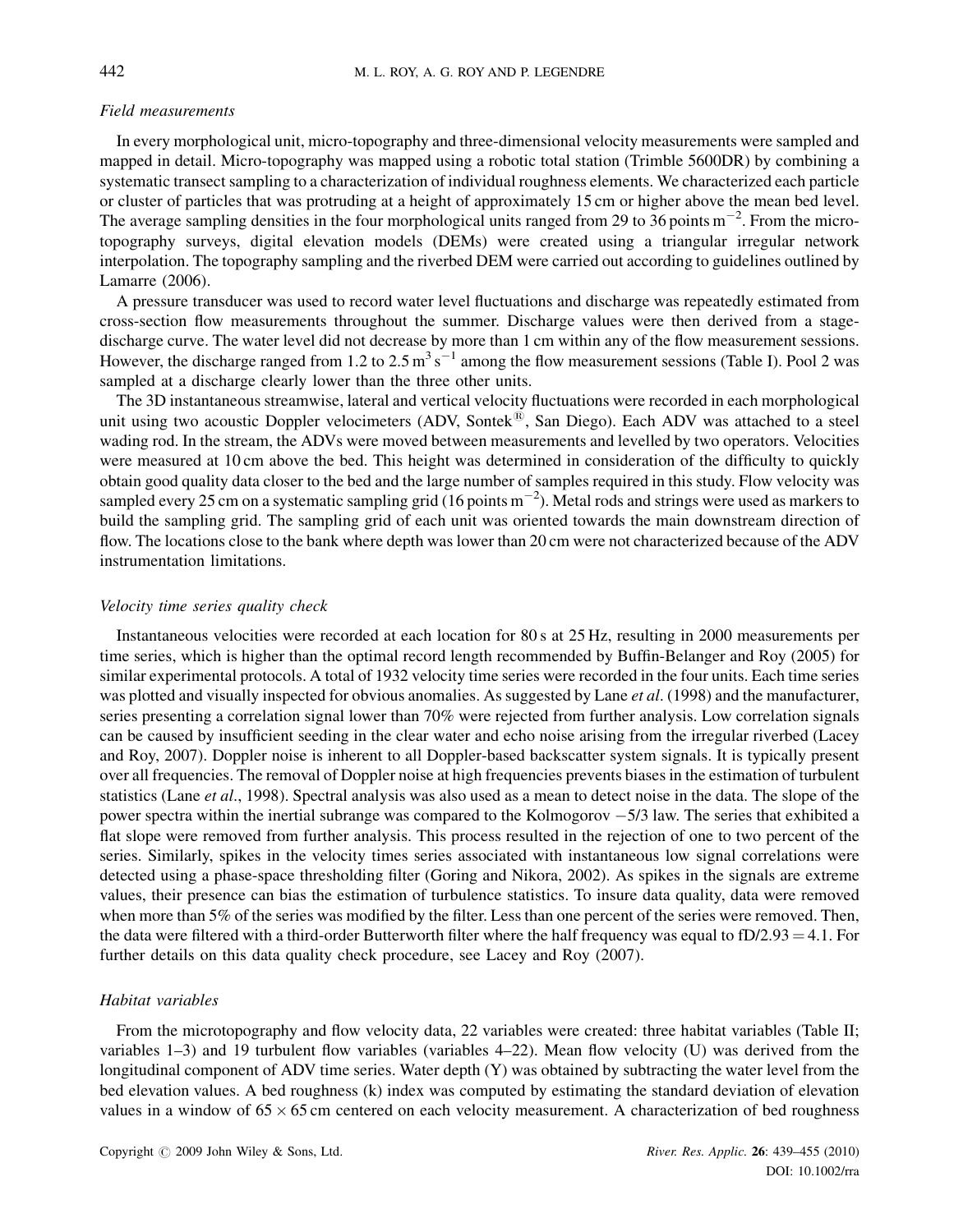|                                                                                                                                                            | Table II. All variables of the study in three categories: spatial variables, standard habitat variables and turbulence variables |                                                                                                                                                                                                                                                                                                                     |              |                       |                       |                                                                                                                                                                                                                                                                                |                                                                                                                                                                                                                                                                                                               |                      |                       |
|------------------------------------------------------------------------------------------------------------------------------------------------------------|----------------------------------------------------------------------------------------------------------------------------------|---------------------------------------------------------------------------------------------------------------------------------------------------------------------------------------------------------------------------------------------------------------------------------------------------------------------|--------------|-----------------------|-----------------------|--------------------------------------------------------------------------------------------------------------------------------------------------------------------------------------------------------------------------------------------------------------------------------|---------------------------------------------------------------------------------------------------------------------------------------------------------------------------------------------------------------------------------------------------------------------------------------------------------------|----------------------|-----------------------|
| Variable                                                                                                                                                   | Description                                                                                                                      | Riffle                                                                                                                                                                                                                                                                                                              |              | Riffle                | $\mathbf 2$           | Pool                                                                                                                                                                                                                                                                           |                                                                                                                                                                                                                                                                                                               | Pool                 | $\mathcal{C}$         |
|                                                                                                                                                            |                                                                                                                                  | Avg                                                                                                                                                                                                                                                                                                                 | Std          | Avg                   | Std                   | Avg                                                                                                                                                                                                                                                                            | Std                                                                                                                                                                                                                                                                                                           | Avg                  | Std                   |
| Spatial                                                                                                                                                    |                                                                                                                                  |                                                                                                                                                                                                                                                                                                                     |              |                       |                       |                                                                                                                                                                                                                                                                                |                                                                                                                                                                                                                                                                                                               |                      |                       |
| $(x,y)$ (m)<br>PCNMs                                                                                                                                       | Geographic coordinates $(x,y)$<br>Spatial Eigenvectors                                                                           |                                                                                                                                                                                                                                                                                                                     |              |                       |                       |                                                                                                                                                                                                                                                                                |                                                                                                                                                                                                                                                                                                               |                      |                       |
| $1-U$ (cm $s^{-1}$ )<br>Habitat                                                                                                                            | Mean streamwise velocity                                                                                                         |                                                                                                                                                                                                                                                                                                                     |              |                       |                       |                                                                                                                                                                                                                                                                                |                                                                                                                                                                                                                                                                                                               |                      |                       |
| $2-Y(m)$                                                                                                                                                   | Depth                                                                                                                            | $\begin{array}{c} 7.16 \\ 0.40 \\ 4.02 \end{array}$                                                                                                                                                                                                                                                                 | 8.35<br>8.95 | 64.07<br>0.38<br>0.03 | 16.01<br>0.03<br>0.01 | 27.47<br>0.37<br>0.03                                                                                                                                                                                                                                                          | $0.36$<br>$0.07$<br>$0.02$                                                                                                                                                                                                                                                                                    | $\frac{23.84}{0.65}$ | 13.03<br>0.12<br>0.02 |
| Turbulence<br>$3-k$ (m)                                                                                                                                    | Roughness index                                                                                                                  |                                                                                                                                                                                                                                                                                                                     |              |                       |                       |                                                                                                                                                                                                                                                                                |                                                                                                                                                                                                                                                                                                               |                      |                       |
|                                                                                                                                                            | Root mean square streamwise velocity                                                                                             |                                                                                                                                                                                                                                                                                                                     |              |                       |                       |                                                                                                                                                                                                                                                                                |                                                                                                                                                                                                                                                                                                               |                      |                       |
|                                                                                                                                                            | Root mean square—lateral                                                                                                         |                                                                                                                                                                                                                                                                                                                     |              |                       |                       |                                                                                                                                                                                                                                                                                |                                                                                                                                                                                                                                                                                                               |                      |                       |
| 4-RMS <sub>U</sub> (cm s <sup>-1</sup> )<br>5-RMS <sub>V</sub> (m s <sup>-1</sup> )<br>6-RMS <sub>W</sub> (m s <sup>-1</sup> )<br>7-r (N m <sup>-2</sup> ) | Root mean square-streamwise                                                                                                      | $\frac{1}{3}$ $\frac{8}{3}$ $\frac{8}{3}$ $\frac{5}{1}$ $\frac{1}{3}$ $\frac{1}{4}$ $\frac{3}{5}$ $\frac{1}{1}$ $\frac{3}{5}$ $\frac{3}{5}$ $\frac{5}{6}$ $\frac{3}{1}$ $\frac{5}{1}$ $\frac{3}{1}$ $\frac{5}{1}$ $\frac{3}{1}$ $\frac{5}{1}$ $\frac{3}{1}$ $\frac{5}{1}$ $\frac{3}{1}$ $\frac{5}{1}$ $\frac{3}{1}$ |              |                       |                       | $6.777$<br>$6.777$<br>$7.777$<br>$8.777$<br>$8.777$<br>$8.777$<br>$8.777$<br>$8.777$<br>$8.777$<br>$8.777$<br>$8.777$<br>$8.777$<br>$8.777$<br>$8.777$<br>$8.777$<br>$8.777$<br>$8.777$<br>$8.777$<br>$8.777$<br>$8.777$<br>$8.777$<br>$8.777$<br>$8.777$<br>$8.777$<br>$8.77$ | $\begin{array}{l} 1.33 \\ 1.11 \\ 1.22 \\ 1.33 \\ 1.45 \\ 1.56 \\ 1.65 \\ 1.68 \\ 1.69 \\ 1.69 \\ 1.60 \\ 1.60 \\ 1.60 \\ 1.60 \\ 1.60 \\ 1.60 \\ 1.60 \\ 1.60 \\ 1.60 \\ 1.60 \\ 1.60 \\ 1.60 \\ 1.60 \\ 1.60 \\ 1.60 \\ 1.60 \\ 1.60 \\ 1.60 \\ 1.60 \\ 1.60 \\ 1.60 \\ 1.60 \\ 1.60 \\ 1.60 \\ 1.60 \\ 1.$ |                      |                       |
|                                                                                                                                                            | Mean Reynolds shear stress                                                                                                       |                                                                                                                                                                                                                                                                                                                     |              |                       |                       |                                                                                                                                                                                                                                                                                |                                                                                                                                                                                                                                                                                                               |                      |                       |
| 8-TKE $\text{cm}^2\text{s}^{-2}$                                                                                                                           | lurbulent kinetic energy                                                                                                         |                                                                                                                                                                                                                                                                                                                     |              |                       |                       |                                                                                                                                                                                                                                                                                |                                                                                                                                                                                                                                                                                                               |                      |                       |
| $9-ITS_U(s)$                                                                                                                                               | integrated time scale-streamwise                                                                                                 |                                                                                                                                                                                                                                                                                                                     |              |                       |                       |                                                                                                                                                                                                                                                                                |                                                                                                                                                                                                                                                                                                               |                      |                       |
| $10-TTL_U$ (cm)                                                                                                                                            |                                                                                                                                  |                                                                                                                                                                                                                                                                                                                     |              |                       |                       |                                                                                                                                                                                                                                                                                |                                                                                                                                                                                                                                                                                                               |                      |                       |
| $11-\text{ITS}_V(s)$                                                                                                                                       | Integrated length scale—streamwise<br>ITS—lateral                                                                                |                                                                                                                                                                                                                                                                                                                     |              |                       |                       |                                                                                                                                                                                                                                                                                |                                                                                                                                                                                                                                                                                                               |                      |                       |
| $(2-ITS_W(s))$                                                                                                                                             | TS-vertical                                                                                                                      |                                                                                                                                                                                                                                                                                                                     |              |                       |                       |                                                                                                                                                                                                                                                                                |                                                                                                                                                                                                                                                                                                               |                      |                       |
| $(3-TTL_W$ (cm)                                                                                                                                            | $TL$ -vertical                                                                                                                   |                                                                                                                                                                                                                                                                                                                     |              |                       |                       |                                                                                                                                                                                                                                                                                |                                                                                                                                                                                                                                                                                                               |                      |                       |
| $(4-Q1-p (%)$                                                                                                                                              | high speed outward<br>Proportion of time 1                                                                                       |                                                                                                                                                                                                                                                                                                                     |              |                       |                       |                                                                                                                                                                                                                                                                                |                                                                                                                                                                                                                                                                                                               |                      |                       |
| $[5-Q1-d(s)]$                                                                                                                                              | Mean duration of events $-Q$ 1                                                                                                   |                                                                                                                                                                                                                                                                                                                     |              |                       |                       |                                                                                                                                                                                                                                                                                |                                                                                                                                                                                                                                                                                                               |                      |                       |
| $(6-Q4-p (%)$                                                                                                                                              | Mean propotion of time occupied by incursions                                                                                    |                                                                                                                                                                                                                                                                                                                     |              |                       |                       |                                                                                                                                                                                                                                                                                |                                                                                                                                                                                                                                                                                                               |                      |                       |
| $17-Q4-d(s)$                                                                                                                                               | Mean duration of events $-Q$ 4                                                                                                   |                                                                                                                                                                                                                                                                                                                     |              |                       |                       |                                                                                                                                                                                                                                                                                |                                                                                                                                                                                                                                                                                                               |                      |                       |
| <b>N-SH-61</b>                                                                                                                                             | Frequency of HS events (U-level)                                                                                                 |                                                                                                                                                                                                                                                                                                                     |              |                       |                       |                                                                                                                                                                                                                                                                                |                                                                                                                                                                                                                                                                                                               |                      |                       |
| $20 - HS-P(S)$                                                                                                                                             | Proportion of time- high speed events (U-level)                                                                                  |                                                                                                                                                                                                                                                                                                                     |              |                       |                       |                                                                                                                                                                                                                                                                                |                                                                                                                                                                                                                                                                                                               |                      |                       |
| $21-HS-D(s)$                                                                                                                                               | Mean duration of HS events (U-Level)                                                                                             |                                                                                                                                                                                                                                                                                                                     |              |                       |                       |                                                                                                                                                                                                                                                                                |                                                                                                                                                                                                                                                                                                               |                      |                       |
| $22-HS-Max(s)$                                                                                                                                             | of HS events (U-level)<br>Maximum duration                                                                                       |                                                                                                                                                                                                                                                                                                                     |              |                       |                       |                                                                                                                                                                                                                                                                                |                                                                                                                                                                                                                                                                                                               |                      |                       |
| Velocity measurements were taken 10 cm above the                                                                                                           | bed. Spatial average and standard deviations are presented                                                                       |                                                                                                                                                                                                                                                                                                                     |              |                       |                       |                                                                                                                                                                                                                                                                                |                                                                                                                                                                                                                                                                                                               |                      |                       |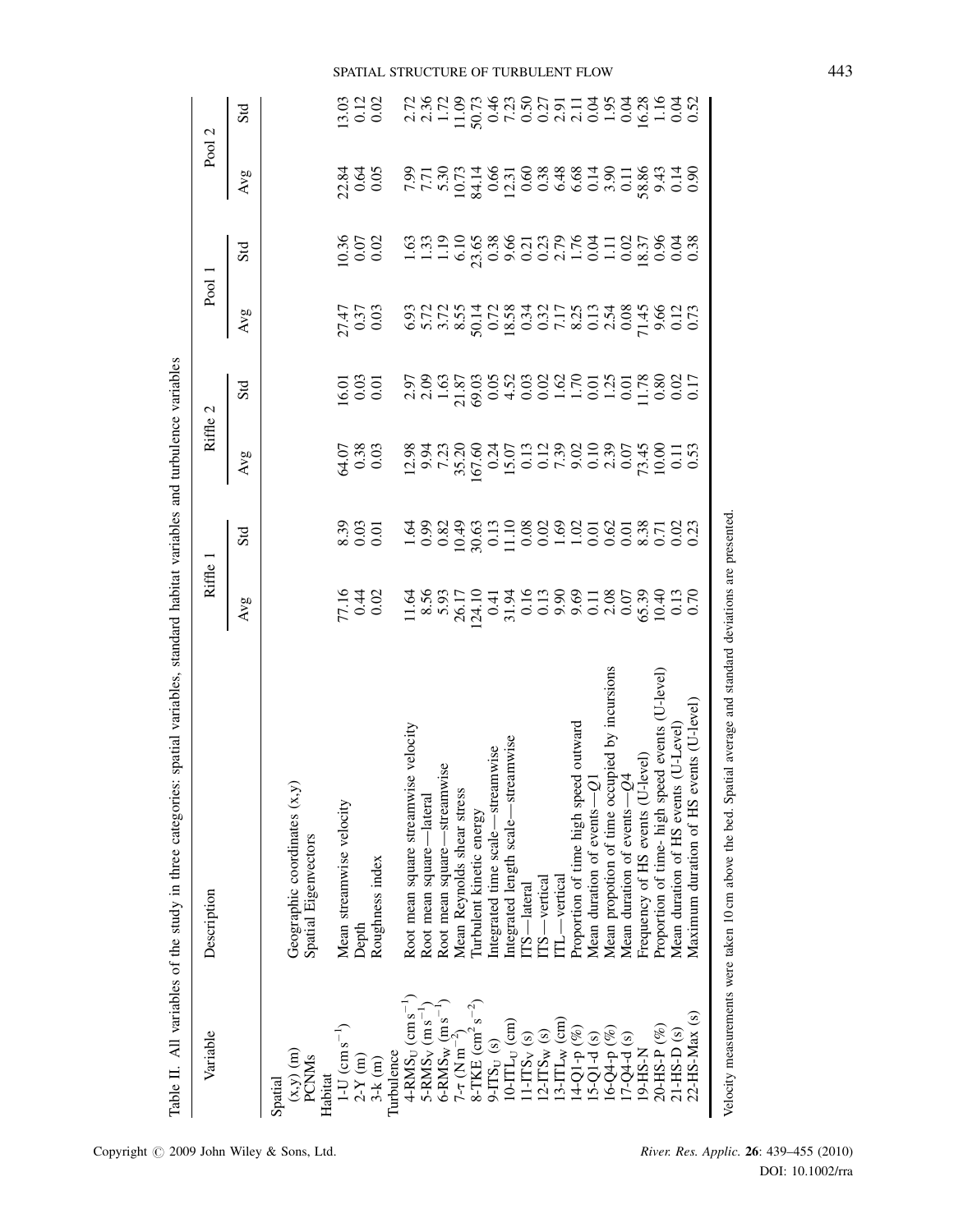based on bed elevation is less common in the ecological literature than the more traditional approach based on particle size distributions (e.g. Wolman, 1954). The latter makes the assumption that bed arrangement and particle shape, orientation, packing, spacing, sorting and clustering are homogeneous (Nikora *et al.*, 1998). However, this assumption is not always appropriate. For example, it is common to observe large particles buried in the bed that do not protrude higher above the bed than smaller particles. In contrast, our index based on bed elevation provides a direct measure of bed roughness that might be more relevant in affecting flow properties and providing cover for fish.

From the velocity time series, several types of turbulence variables were created (Table II). Time averaged turbulent statistics were estimated at each measurement point. These included turbulent intensities, the root mean squared streamwise, lateral and vertical velocities  $(RMS_u, RMS_w, RMS_w)$ , the mean Reynolds shear stress  $(\tau = -\rho uv)$ , where  $\rho$  is the water density and uv the covariance of the streamwise and vertical velocity and the turbulent kinetic energy, a combination of the turbulent intensities in the three dimensions (TKE  $= 0.5$ )  $(u'^2 + v'^2 + w'^2)$ ). Integral timescales (ITSu, ITSv and ITSw) were derived by integrating the autocorrelation functions of the streamwise, lateral and vertical velocity components over time.

$$
ITS_x = \int_{t=0}^{T=t} Rxx(\Delta t)dt
$$
 (1)

ITSu, ITSv and ITSw therefore represent the length of time over which each velocity component presents a significant positive autocorrelation. This variable is sometimes referred to as *eddy length*. The integral length scale  $(ITL)$ , obtained by multiplying the ITS by U, was used to estimate the spatial extent of the turbulent structures.

Turbulent properties were also estimated using two types of turbulent event detection techniques. First, we used quadrant analysis as described by Lu and Willmarth (1973) with a threshold value of  $Th = 2$ , which means that only the strong events remained in the analysis (Table II variables  $14-17$ ). The proportion of time ( $p$ ) and the duration (d) of the events were estimated for quadrant 1 (O1) and 4 (O4). O1 and O4 are associated with the streamwise highspeed events. The events in  $Q4$  are related to the occurrence of sweep structures known to be accountable for shear stress generation whereas Q1 is related to high speed outward interactions (Buffin-Belanger and Roy, 1998). Second, we used the modified U-level technique to detect the occurrence of macroturbulent flow structures (Luchik and Tiederman, 1987). This method tracks changes in the longitudinal velocity components as follows. The beginning of a turbulent event begins when  $|u'| > k s_u$  and ends when  $|u'| <$  pks<sub>u</sub>, where u' is a velocity fluctuation around the average, k is a threshold and  $s_u$  is the standard deviation of the velocity fluctuations and p takes a value between 0 and 1. Here, a threshold of  $k = 2$  and  $p = 0.25$  was used. In the present study, the variables associated with low-speed, Q2 (ejections) and Q3 (inward interactions), were very strongly correlated to the high speed variables (Q1 with Q3 and Q2 with Q4) Therefore, we chose to focus on the high speed events rather than on the low-speed, as we suppose in many cases they may have a stronger impact on biota, such as dislodgement of organisms.

Turbulent flow variables were tested for normality (K-S test) and transformed when it was necessary using a Box–Cox (1964) normalization procedure. As all turbulence variables did not bear the same physical units, they were also centred and standardized.

#### Study sites

The four sites presented a wide range of hydraulic environments. Table II summarizes the statistics of the four units. Space averaged mean flow depth (Y) did not vary greatly between the units. However, the pools presented a higher standard deviation than riffles, which illustrates the wider range of depth values. Furthermore, mean bed roughness (k) was higher in the pools than in the riffles, Pool 2 presenting the roughest bed and Riffle 1 the smoothest. The average mean streamwise velocity (U) ranged from 21 to  $62 \text{ cm s}^{-1}$  and was two to three times higher in the riffles than in the pools (Figure 1, Table II). Similarly, the mean values of turbulent properties (RMS,  $\tau$ and TKE) in the riffles were higher than in the pools. In general, the four units presented a gradient of hydraulic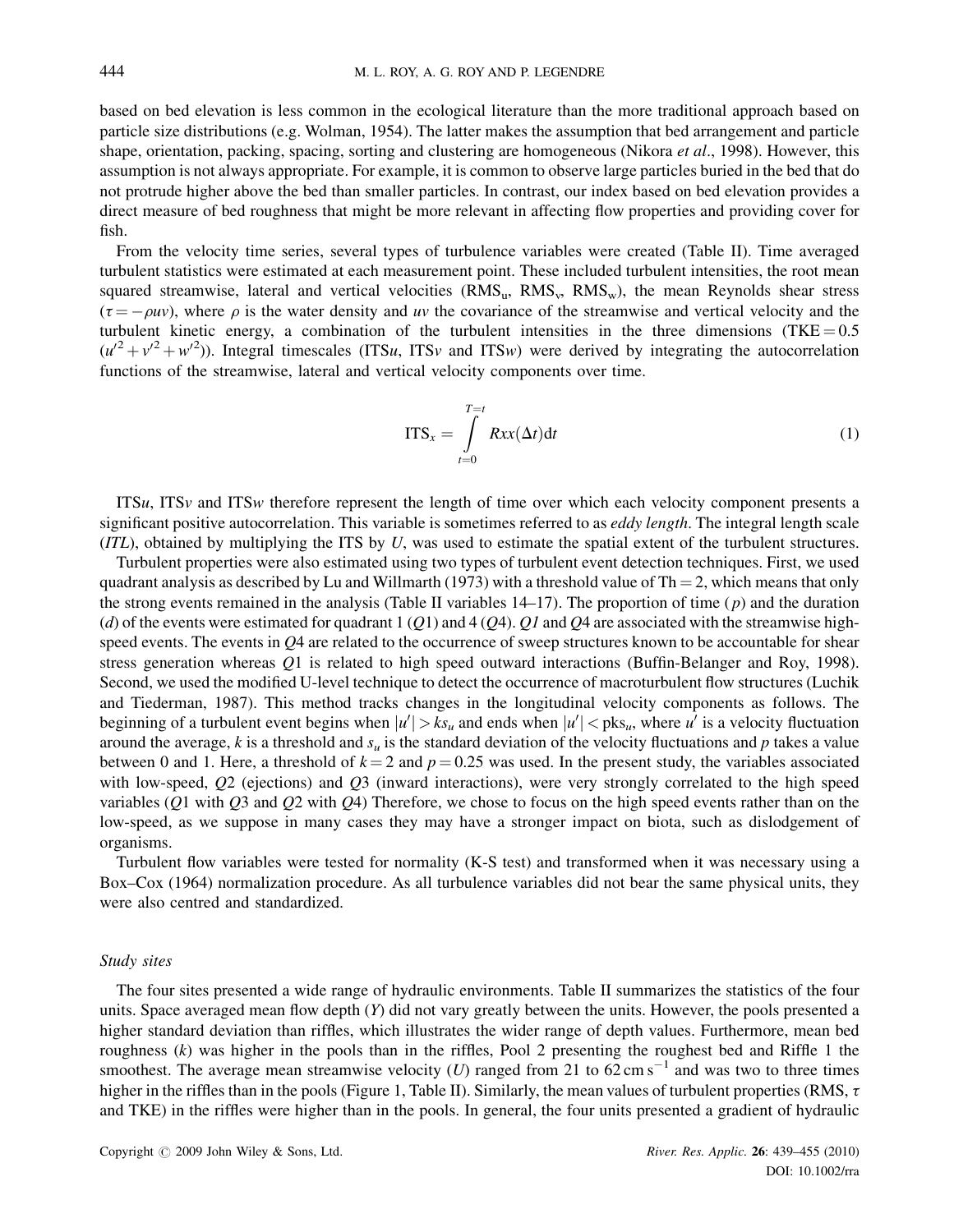

Figure 1. Colour plots of depth (Y), mean streamwise flow velocity (U) and turbulent kinetic energy (TKE) for the four morphohygraulic units Riffle 1 (R1), Riffle 2 (R2), Pool1 (P1) and Pool 2 (P2). Flow velocity was sampled every 25 cm on a regular sampling grid (points).

heterogeneity. The gradient from the most heterogeneous to the most homogeneous unit was Riffle 2, Riffle 1, Pool 1 and Pool 2.

## Turbulent flow spatial scale partitioning: PCNM statistical analysis

The PCNM method developed by Borcard and Legendre (2002) allows the determination of the proportion of the variation of the response variables variation explained by spatial patterns at each spatial scale. Based on the spatial coordinates, the PCNM analysis creates a set of explanatory spatial variables (eigenvectors), further referred as PCNMs, which represent the range of spatial frequencies that can be perceived on the sampling grid, given the sampling design (Borcard *et al.*, 2004). These distance-based eigenfunctions are orthogonal to one another and therefore do not present intercorrelations (Dray et al., 2006). The PCNMs are constructed through a series of operations presented in Figure 2. For regular sampling designs, PCNMs are sinusoidal and of decreasing periods. We grouped them into six spatial scales. The four morphological units were processed separately. The following will briefly describe the five steps involved in the PCNM analysis. In the sixth step, PCNM-turbulence model outputs will be linked to standard habitat variables. For further details on the method, see Borcard and Legendre (2002) and Borcard et al. (2004).

#### Step 1: Euclidian distance matrix

A pairwise Euclidian distance matrix was computed from all the geographic coordinates of each velocity measurement.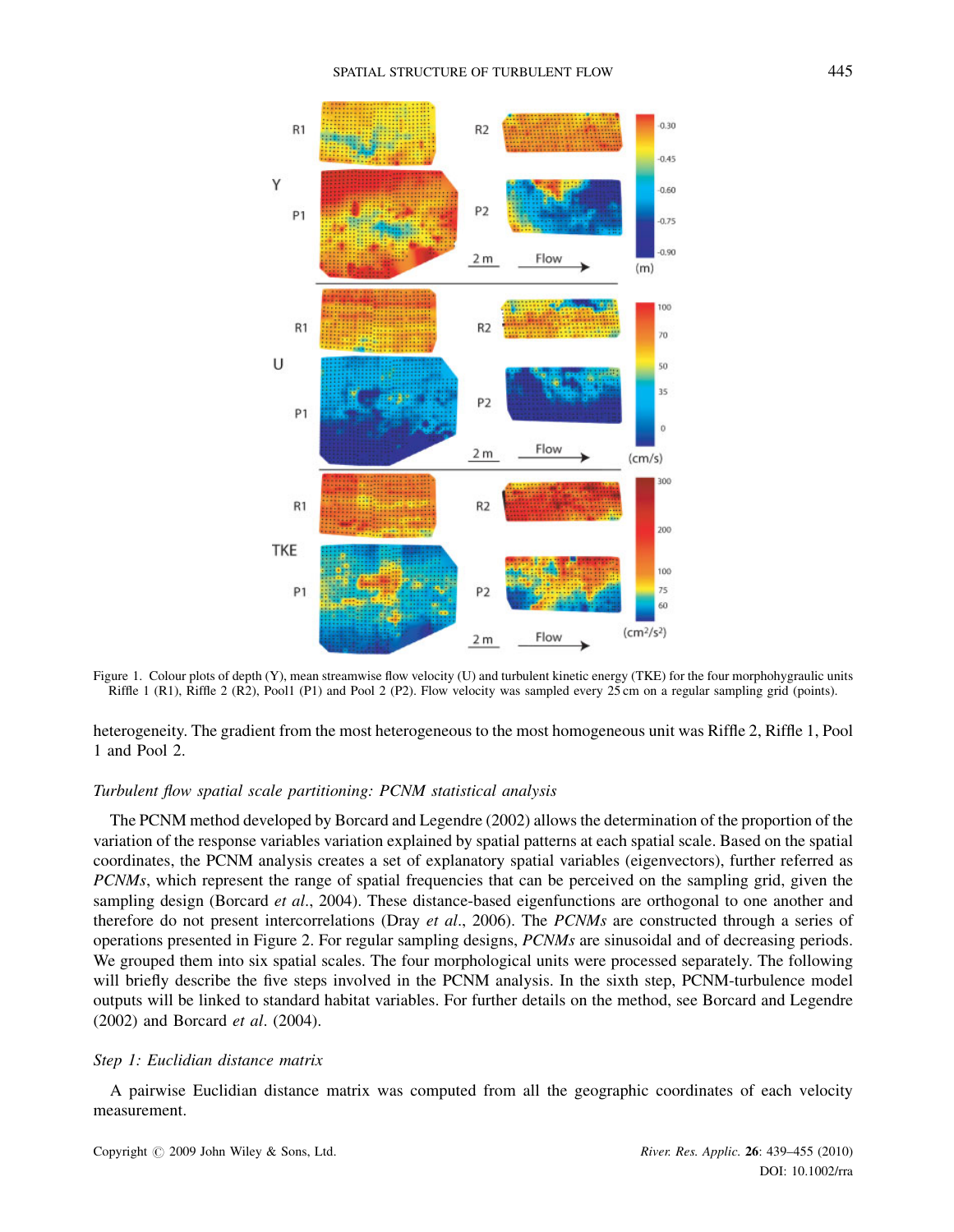

Figure 2. Schematic diagram of principal component of neighbour matrices (PCNM) methodology. Step 1: from the spatial coordinates, a matrix of the Euclidian links between the samples was built. Step 2: the distance matrix was truncated at a distance (0.25 m). Step 3: a matrix of eigenvectors was obtained by Principal coordinates analysis of the truncated matrix. Step 4: all positive eigenvectors (PCNMs) were mapped and grouped in spatial scales. The figure presents six examples of PCNMs constructed from the coordinates of Pool 2, selected from each of the spatial scales. XXL: 3–4 m, XL: 2.5–3 m, L: 1.5–2.5 m, M: 1–1.5 m, F: 0.5–1 m, VF: 0.25–0.5 m. The size of the circles is proportional to the magnitude of the PCNMs values. Step 5: each groups of PCNMs associated to a specific scale were used as explanatory variables in canonical analysis (RDA) to explain the variability of turbulent flow variables. Modified from Borcard et al. (2004)

#### Step2: truncation of the distance matrix

A threshold value  $(t)$  was chosen and used to build a truncated distance matrix as follows:

$$
D^* = \left\{ \begin{array}{l} dij \text{ if } dj \leq t \\ 4t \text{ if } dj > t \end{array} \right\}
$$
 (2)

For all four morphological units, the threshold value was set to 0.25 m, a value corresponding to the sampling interval, as recommended for regular sampling design because it keeps all the sampling locations connected in a single network (Borcard et al., 2004).

## Step 3 Generating PCNMs: Principal coordinate analysis (PCoA) on the truncated distance matrix

A set of eigenvectors was obtained by performing a principal coordinate analysis (PCoA) on the truncated distance matrix (D ). PCoA, also known as 'classical scaling', is a common ecological ordination method based on linear scalings (Gower, 1966). The PCNMs, the positive eigenvectors, include all the spatial scales that can be analysed in each sampling grid. Eigenvectors associated with large eigenvalues contain the larger-scale variability whereas the lower eigenvalues represent the fine-scale variability. Because the distance matrix was truncated, a portion of the eigenvectors had negative eigenvalues. These were removed from the analysis. For each morphohydraulic unit, the number of positive eigenvectors was approximately equal to two-thirds of the number of samples (Borcard et al., 2004). Therefore, Pool 1 presented much more PCNMs than the other units. All PCNM analyses were carried out using the R language software (Comprehensive R Archive Network, http://cran.rproject.org/) and the spacemakerR package (Dray et al., 2006).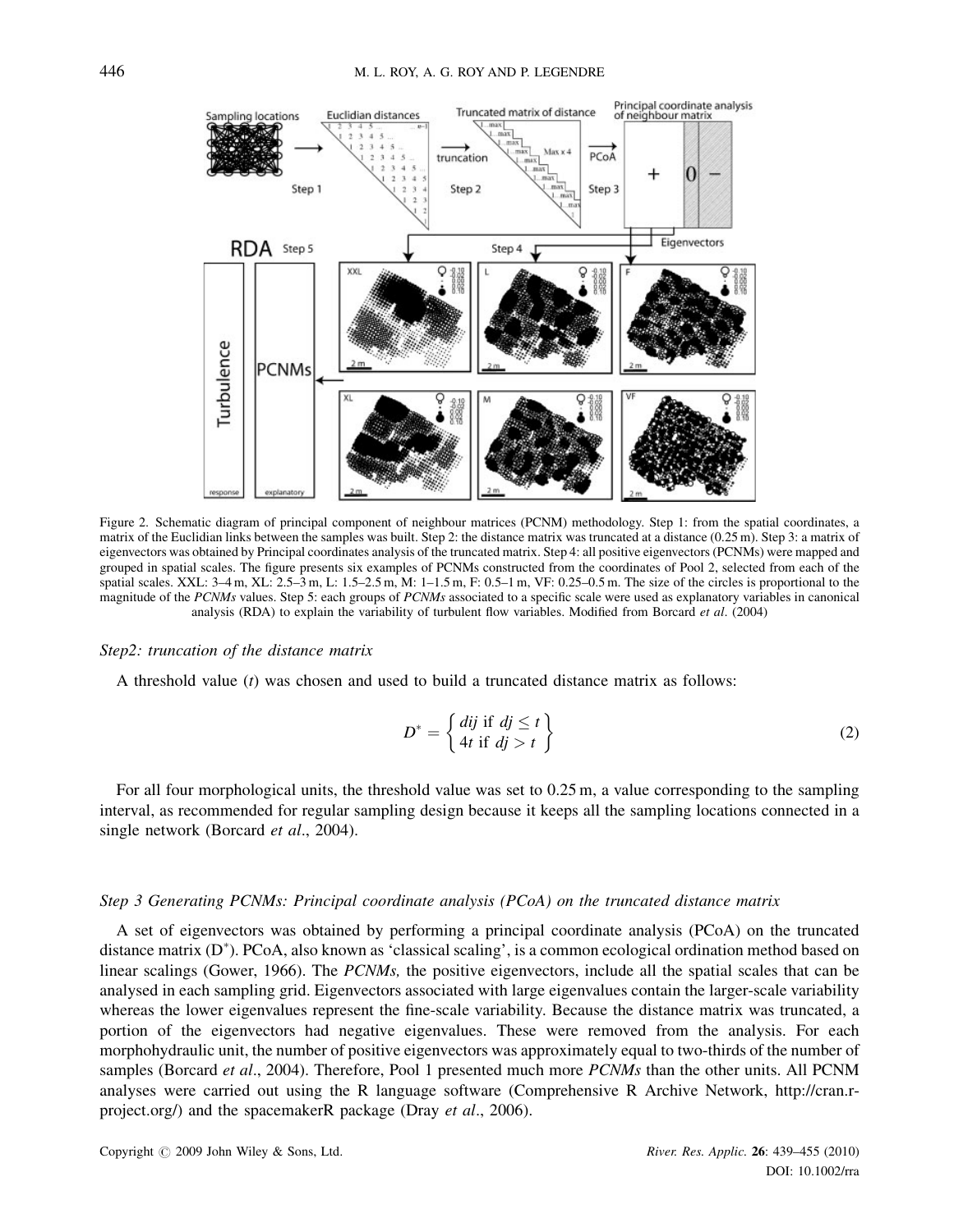## Step 4: defining relevant spatial scales

A forward selection permutation method was used to determine which PCNMs were explaining a significant portion of the variability of the turbulent flow variables. Between 20 and 30% of the PCNMs per unit significantly explained turbulent flow variability and were therefore selected (Table III). For each spatial scale, the PCNMs were used as explanatory spatial variables to explain the variability of turbulent flow properties using canonical redundancy analysis (RDA). RDA is the direct extension of multiple regression to model multivariate datasets (Legendre and Legendre, 1998). All significant PCNMs were mapped on the geographic coordinates and visually inspected. Figure 2 illustrates examples of *PCNMs* maps for Pool 1. Selecting the number of PCNM submodels is a subjective process. We divided the spatial eigenfunctions in six submodels corresponding to spatial scales: very large  $+(XXL)$ , very large  $-(XL)$ , large (L), medium (M), fine (F) and very fine (VF). The physical scale associated to these arbitrary spatial scales was set by inspecting the half-periods of the PCNMs Table III. The minimum scale size is restricted by the sampling interval  $(0.25 \text{ m})$  and by the extent of the morphohydraulic units  $(4 \text{ m})$ . In order to compare between the units, we set the maximum spatial scale to be the largest scale of the smallest unit. Any variability occurring beyond the range of scales was not taken into account by the analysis.

## Step 5: spatial scale partitioning of turbulent flow properties: canonical redundancy analysis (RDA)

For each spatial scale, RDA was used to determine the proportion of variability of the 19 turbulence variables explained by the PCNMs associated to that specific scale.  $R^2$  is an indicator of the importance of the contribution of *PCNMs* to the variation of turbulent flow variables.  $R^2$  values were adjusted for the explanation that would be provided by the same number of random explanatory variables measured over the same number of objects (Ezekiel, 1930).

# Step 6: the relationships between turbulence and standard habitat variables at all spatial scale: variation partitioning

In this step, the relationships between habitat variables  $(U, Y)$  and turbulent flow properties at each spatial scale was assessed with a variation partitioning procedure using the function 'varpart' of the Vegan R-language package (Oksanen et al., 2007). Habitat variables were used as explanatory variables to explain the variability of the first canonical axis of the RDAs previously obtained for each scale in step 5. In this process, habitat variables are run successively in multiple regression models as co-variables and subsequent variables need to explain a significant amount of the residual variance (Monte Carlo, 999 permutations). This procedure, automated in the 'varpart' function, allowed us to discriminate between the fractions of variation explained by a single habitat variable from the portion explained by two or three intercorrelated variables. Finally, multiple regression models were used to

|                      | Scales                  |              |          | Morphohydraulic units |        |        |  |
|----------------------|-------------------------|--------------|----------|-----------------------|--------|--------|--|
|                      |                         | Physical (m) | Riffle 1 | Riffle 2              | Pool 1 | Pool 2 |  |
| Number of sig. PCNMs | $+$ Extra large $(XXL)$ | $3.0 - 4.0$  | 6        | 3                     | 9      | 4      |  |
|                      | Extra large $(XL)$      | $2.5 - 3.0$  |          | 6                     | 17     | 8      |  |
|                      | Large $(L)$             | $1.5 - 2.5$  | 12       |                       | 27     | 12     |  |
|                      | Medium $(M)$            | $1.0 - 1.5$  | 11       | 13                    | 29     | 17     |  |
|                      | Fine $(F)$              | $0.5 - 1.0$  | 11       | 18                    | 34     | 25     |  |
|                      | Very fine (VF)          | $0.25 - 0.5$ | 9        | 19                    | 36     | 22     |  |
|                      | Total                   |              | 54       | 66                    | 152    | 94     |  |
|                      | <b>Total PCNMs</b>      |              | 302      | 214                   | 561    | 232    |  |
|                      | Number of samples       |              |          | 307                   | 800    | 343    |  |

#### Table III. Classification of PCNM variables (PCNMs)

Number of variables in each spatial scales. The physical scale ranges were subjectively defined based on the half periods of the PCNMs.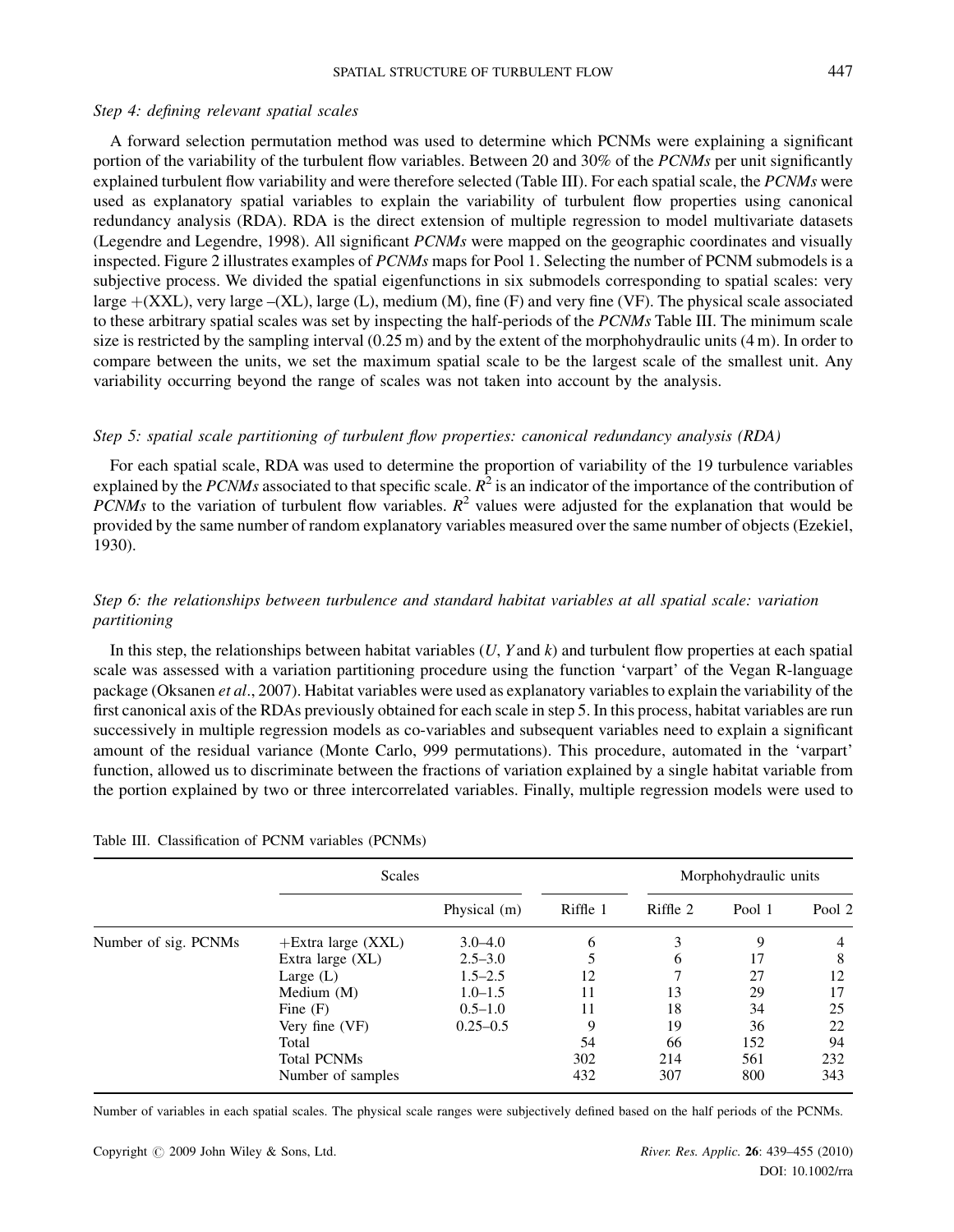investigate the spatial structure of single turbulence variables and to break down the variation into contributions from each spatial scale.

## RESULTS

In each morphological unit, an important proportion of turbulent flow variability was explained by the spatial component of the data. The canonical redundancy analyses based on the PCNMs at each spatial scale explained a significant portion of variation of turbulent flow properties with adjusted coefficients of determination  $(R_a^2)$  ranging from 0.44 to 0.70 (Figure 3; Table IV).  $R_a^2$  values were higher for the pools than the riffles. Six successive RDA revealed the proportion of variation explained by each spatial scale. In general, turbulent flow variables showed a spatial structure across multiple scales at all four sites. The six spatial scales explained a minimum of 7% and a maximum of 42% percent of the total explained turbulent flow variability. In Riffle 1, the L scale (1.5–2.5 m) was dominant, with 34% of the variation explained. Similarly, the spatial structure in Pool 1 was dominated by one



Figure 3. The values in rectangles express the total variation explained by all scales  $(R_a^2)$ . Pie charts present the break down of explained variance per PCNM spatial model (XXL: 3–4 m, XL: 2.5–3 m, L: 1.5–2.5 m, M: 1–1.5 m, F: 0.5–1 m, VF: 0.25–0.5 m)

| Table IV. Significant canonical Eigenvalues of the first $(\lambda_1)$ and second axis $(\lambda_2)$ and adjusted $R^2$ of the RDA expressing the |  |  |  |  |
|---------------------------------------------------------------------------------------------------------------------------------------------------|--|--|--|--|
| proportion of turbulent flow properties explained by PCNMs at each spatial scale in each morphohydraulic unit ( $p \le 0.05$ )                    |  |  |  |  |

|               | Riffle 1    |                   | Riffle 2 |             | Riffle 3    |       |             | Riffle 4  |       |             |             |       |
|---------------|-------------|-------------------|----------|-------------|-------------|-------|-------------|-----------|-------|-------------|-------------|-------|
| <b>Scales</b> | $\lambda_1$ | $\mathcal{L}_{2}$ | $R^2$    | $\lambda_1$ | $\lambda_2$ | $R^2$ | $\lambda_1$ | $\Lambda$ | $R^2$ | $\lambda_1$ | $\lambda_2$ | $R^2$ |
| <b>XXL</b>    | 0.03        | 0.02              | 0.06     | 0.03        | NS          | 0.04  | 0.13        | 0.09      | 0.27  | 0.05        | 0.04        | 0.10  |
| XL            | 0.03        | 0.01              | 0.04     | 0.08        | 0.04        | 0.14  | 0.05        | 0.04      | 0.11  | 0.05        | 0.04        | 0.11  |
| L             | 0.09        | 0.02              | 0.12     | 0.05        | 0.01        | 0.08  | 0.06        | 0.02      | 0.10  | 0.07        | 0.06        | 0.17  |
| M             | 0.03        | 0.01              | 0.06     | 0.04        | 0.03        | 0.10  | 0.02        | NS        | 0.04  | 0.05        | 0.03        | 0.11  |
| F             | 0.03        | 0.01              | 0.05     | 0.05        | 0.02        | 0.11  | 0.02        | NS        | 0.06  | 0.07        | 0.03        | 0.13  |
| VF            | 0.01        | 0.01              | 0.02     | 0.03        | 0.02        | 0.08  | 0.03        | NS        | 0.05  | 0.03        | 0.02        | 0.07  |

Copyright  $\odot$  2009 John Wiley & Sons, Ltd. River. Res. Applic. 26: 439–455 (2010)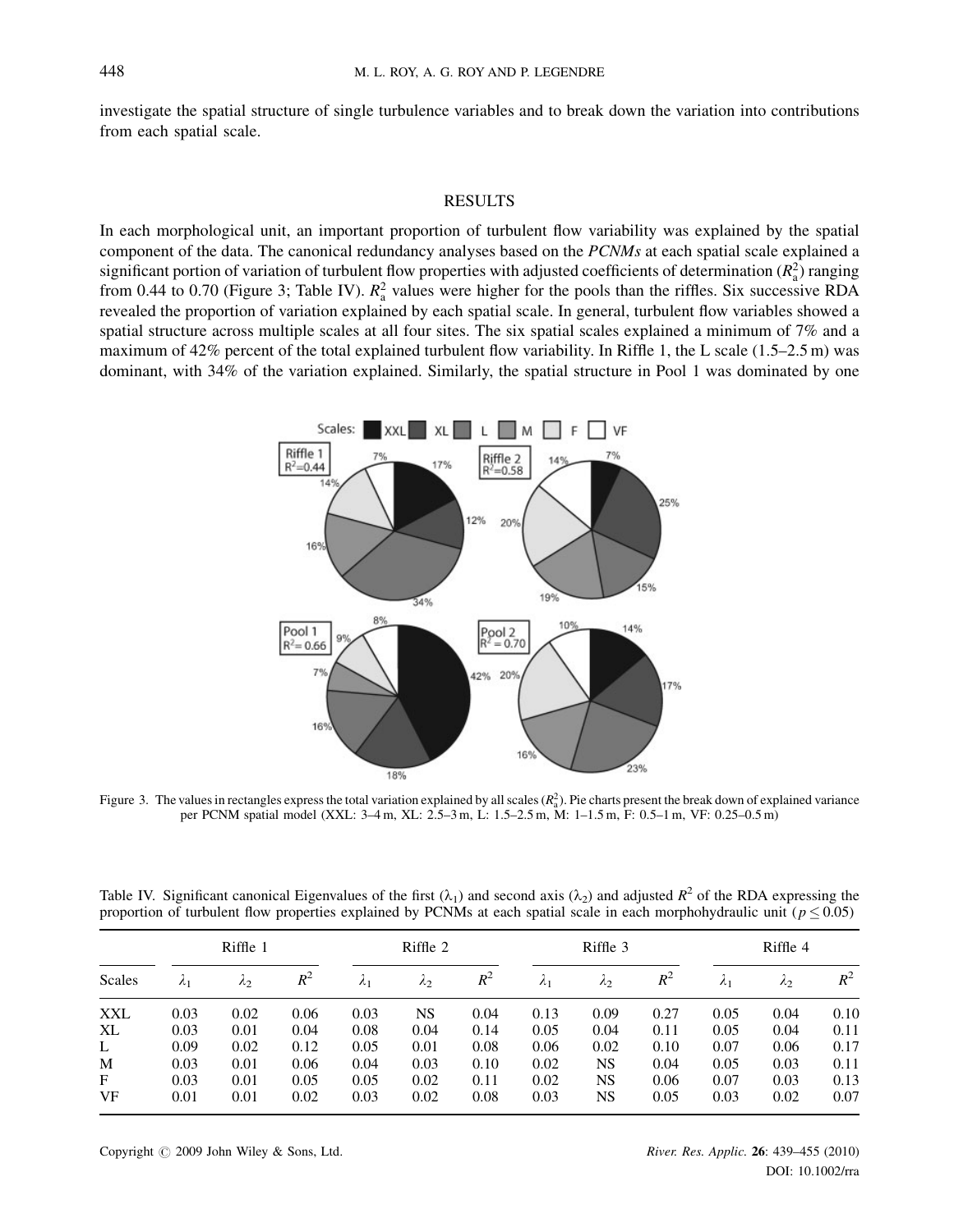spatial scale, with XXL PCNMs explaining most variability (42%). In contrast, the variability of turbulent flow in Riffle 2 and Pool 2 was divided more evenly across the spatial scales. These showed higher standard deviations of the turbulent variables indicating that they were more spatially heterogeneous than Riffle 1 and Pool 1, which were dominated by the large-scale patterns among the variables. The variability of turbulence explained by the F and VF scales was also higher for Pool 2 and Riffle 2. However, the variance explained in these scales always remained under 20% of the total.

Multiple regression models show that the behaviour of each variable presented a great variability between the sites (Figure 4). In general, the variables did not exhibit much difference between each other in the smaller scales (M, F, VF). The spatial structure observed in the larger scales (L, XL, XXL) was more important distinguishing the variables in Riffle 1, Riffle 2 and Pool 1. For instance, in Riffle 1, where spatial dependence was the lowest in general, the variables related to turbulence intensities  $(RMS_u, RMS_v, RMS_v$  and TKE) and the length and duration of turbulent flow structures (ITS and ITL) were the most spatially structured. In contrast, the turbulent structure variables (Q and HS) showed a low spatial dependence in the range of scales. The main difference between the variables was the contribution of the L-scale (1.5–2.5 m), which was more important for mean turbulent variables (RMS, t, TKE) than for the turbulent event variables. A similar spatial structure was observed in Pool 1, except for one scale, the XXL scale (3–4 m), and in Riffle 2, where a strong spatial coherence in the XL scale (2.5–3 m) was observed. In contrast, Pool 2 showed very low variation in spatial structure between the turbulence variables and scales.

In each morphological unit, RMS and TKE were always among the most spatially structured variables and the spatial organisation of Reynolds shear stress was slightly less marked. Variables describing the turbulent flow events obtained from quadrant analysis generally presented the lowest spatial coherence, except in Pool 2. Similarly, the proportion of time and maximum duration of high-speed turbulent events (HS-P, HS-Max) presented the lowest  $R_a^2$ . In contrast, the duration and frequency of high speed events (HS-d, HS-N) presented a spatial structure across a range of scales: mainly larger scales in Pool 1, mainly finer scales in Riffle 2 and all scales in Pool 2.

The relationships of standard habitat variables with turbulent flow variables at each scale were investigated using a variation partitioning procedure. The fraction of variation explained by mean flow velocity, flow depth, bed roughness and the fraction shared by two or more variables are presented in Figure 5. The coefficients of determination are shown for significant canonical axis only. In all morphological units, the proportion of variation explained by standard habitat variables for the combined scales ranged from 0.25 to 0.65. It was considerably lower



Figure 4. Fractions of explained variance (adjusted  $R_a^2$ ) for every turbulent flow variables per spatial scale. PCNMs models: XXL: 3–4 m, XL: 2.5–3 m, L: 1.5–2.5 m, M: 1–1.5 m, F: 0.5–1 m, VF: 0.25–0.5 m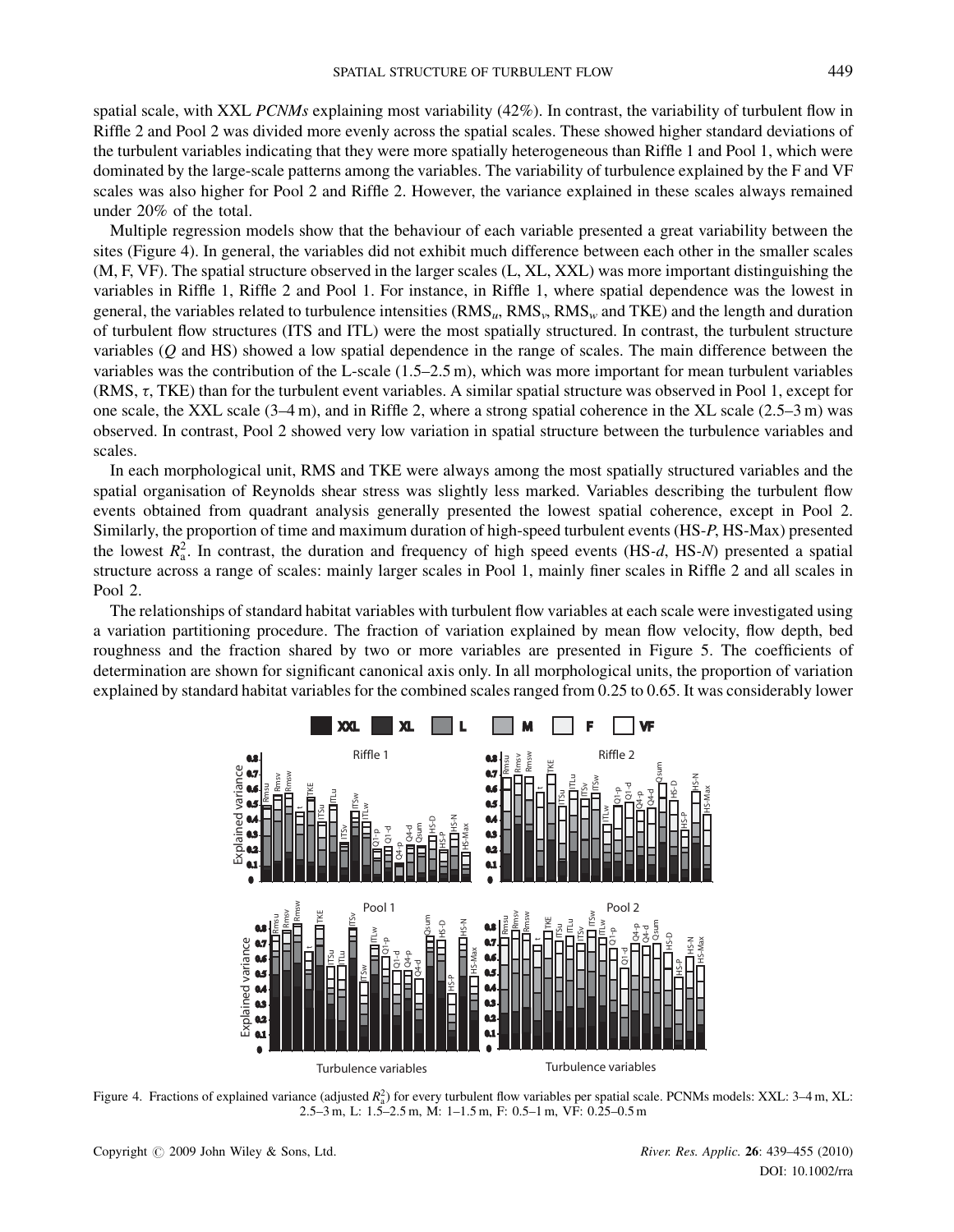

Figure 5. Fraction of variance  $(R_a^2)$  of 'scaled turbulence' explained by habitat variables (Y: depth (m), U: mean streamwise velocity (cm s<sup>-1</sup>), k: bed roughness index (m)). 'Scaled turbulence' represents the first  $(\lambda_1)$  and second  $(\lambda_2)$  canonical axis of each spatial scale (PCNM models)

in Riffle 1, in which the range of habitat values was lower (Table II). The single variable explaining the largest fraction of variation was mean flow velocity, especially in Riffle 1, Riffle 2 and Pool 1. In Pool 2, mean flow velocity also explained a large fraction of turbulent flow properties, but in interaction with flow depth and bed roughness. Flow depth and bed roughness alone did not explain an important fraction of turbulent properties, except for the XXL and XL scales in Pool 1. However, Yand k had a shared effect in the XL scale in Riffle 2 and in all the range of scales in Pool 2. The fraction of variation explained by multiple variables was very low in Riffle 1 and Pool 1. Generally, in three of the four morphological units, habitat variables explained turbulent flow properties in the larger spatial scales ranging from 1 to 4 m and not much in the finer spatial scales. In Riffle 2 and Pool 1, turbulent flow properties were more strongly affected by U, Y and k at the XL scale. In contrast, turbulent properties in Pool 2 were explained by habitat variables at all scales. However, the first canonical axis  $(\lambda_1)$ , which represents the major part of turbulence variability, was better explained by habitat variables at the L and M scales.

## DISCUSSION

#### Spatial scale partitioning of turbulent flow variables

In this study, the extensive high-resolution measurements and a PCNM analysis provided a way to estimate the proportion of turbulent flow variation  $(R_a^2)$  associated with six spatial scales ranging from 0.25 to 4.0 m. In the four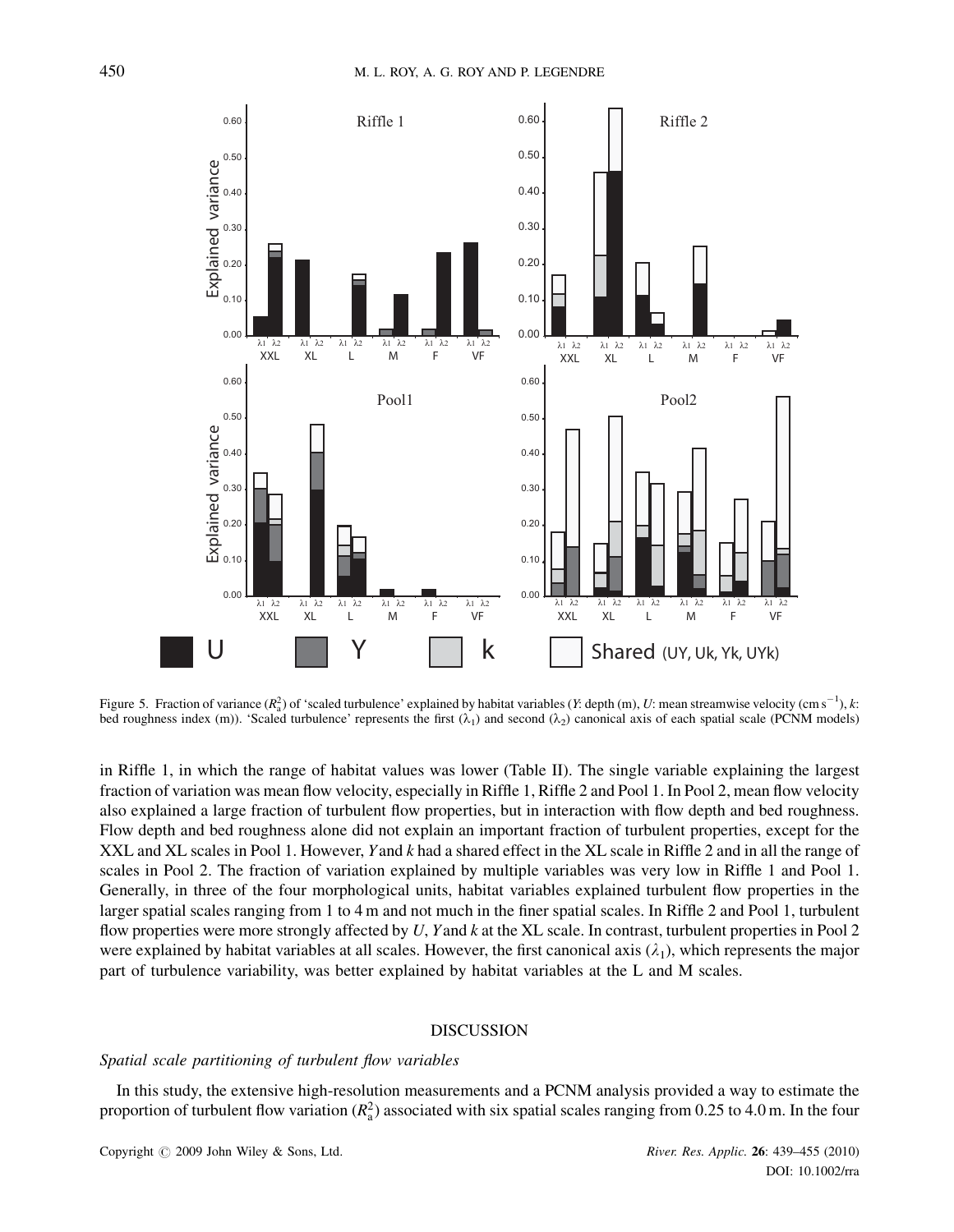morphological units, turbulent properties exhibited a spatial dependence across the entire range of scales. However, they showed a substantial variability among the units, partly because the units were selected in order to portray the range of hydraulic properties at base flow. In two of the four units, the smaller spatial scales  $(<1.5 \text{ m})$  explained less variability than the larger scales  $(>1.5 \,\text{m})$ . In previous studies that have examined in detail the variability of turbulent flow properties at the reach scale in shallow gravel-bed rivers, Lamarre and Roy (2005) and Legleiter *et al.* (2007) have reported the presence of large spatial patterns of mean turbulent flow properties and the localized effects of individual bed roughness elements on turbulence. The overriding of large scale patterns over the smaller scales could be caused by the presence of large scale coherent turbulent flow structures that are highly energetic and are not much affected by individual roughness elements such a boulders and pebble clusters (Roy *et al.*, 2004; Lacey and Roy, 2007). Even though they were larger in size, the reaches presented in previous studies (Lamarre and Roy, 2005; Legleiter et al., 2007) were more similar to Riffle 1 and Pool 1 as they were relatively homogenous in terms of the streamwise mean flow velocity  $(U)$ . These sites do not include patches of high velocity flow with others of very slow flow such as the two more heterogeneous units of this study, Riffle 2 and Pool 2. These two units showed a larger fraction of variance explained by the smaller scales (0.25–1.5 m) than the other units. This scale is typically associated to the turbulent processes such as flow separation and of eddy shedding induced by large roughness elements. The spatial heterogeneity of turbulent flow was previously examined at this scale over a replica of a natural gravel patch  $(2 m^2)$  at three heights close to the bed on a  $0.05 \times 0.10 m^2$  systematic sampling grid (Buffin-Belanger et al., 2006). At 0.1 m above the bed, the authors observed a relatively low spatial heterogeneity of RMS and TKE. Furthermore, semi-variance analysis revealed a very low spatial autocorrelation, suggesting that the small variations observed at the patch scale occurred within scales finer than their sampling grid (Buffin-Belanger et al., 2006).

In this study, between 30 and 55% of the variability was not explained by PCNM spatial models. A large part of that unexplained variability could be related to the processes occurring at scales smaller than those taken into account by the sampling scheme. At the small scale, turbulent intensities can present very high spatial heterogeneity. For example, at 5 cm above the bed, Stone and Hotchkiss (2007) typically observed variations of as much as  $100\%$  over  $144 \text{ cm}^2$  of bed surface in a riffle, a run and a pool. Similarly, several studies have shown a very high spatial and temporal heterogeneity of turbulent flow at the centimetre scale (Hart *et al.*, 1996; Dancey *et al.*, 2000). However, flow measurements at this very fine scale were recorded at a few millimetres above the bed. This suggests a high variability of turbulent flow properties at the scales of bed particle size and of river sections, but a relative homogeneity at the intermediate morphological unit/patch scale.

In this study, the choice of sampling velocity at a height of 10 cm was a tradeoff between sampling efficiency and ecological relevance. Even if a significant part of river biota is benthic and rarely leaves the first few centimetres from the bed, turbulent flow properties at 10 cm above the bed are of great importance. For example, fish such as juvenile salmonids spend most of their time sitting and waiting on the river bed and the major part of their swimming energy expenditures is related to burst movements in the water column to catch drifting preys (Hughes and Dill, 1990). Sampling closer to the bed would most likely have resulted in a higher spatial heterogeneity of the flow variables as spatial flow heterogeneity increases with height above the bed. It appears that streamwise velocity becomes spatially homogeneous at a distance varying between two to four times the median bed roughness height (Buffin-Belanger et al., 2006).

Our results show that the total portion of variability of turbulent flow explained by the spatial scales was higher in the pools than in the riffles. This could be a consequence of the higher mean flow velocity in riffles than in pools. Previous studies have suggested a decrease of spatial flow heterogeneity associated with an increase of discharge or mean flow velocity, both at the reach scale (Moir *et al.*, 2006; Legleiter *et al.*, 2007) and at the patch scale (Buffin-Belanger et al., 2006). However, the proportion of variation explained by the larger scales (XXL, XL, L) was not higher in the pools. Nevertheless, the spatial organization of near-bed flow may remain similar, as suggested by a strong covariation of hydraulic variables for individual sampling locations at different levels of flow (Buffin-Belanger et al., 2006).

The spatial scale partitioning of the variability of 19 individual turbulence variables exhibited a high inter-site variability. However, in general, the mean turbulent flow variables like RMS and TKE displayed a stronger spatial structure than turbulent event variables obtained from quadrant analysis.  $Q_1$  events are often associated to the reattachment point in a separation zone in the lee of obstacles and  $Q_4$  to the frequent low magnitude fast downward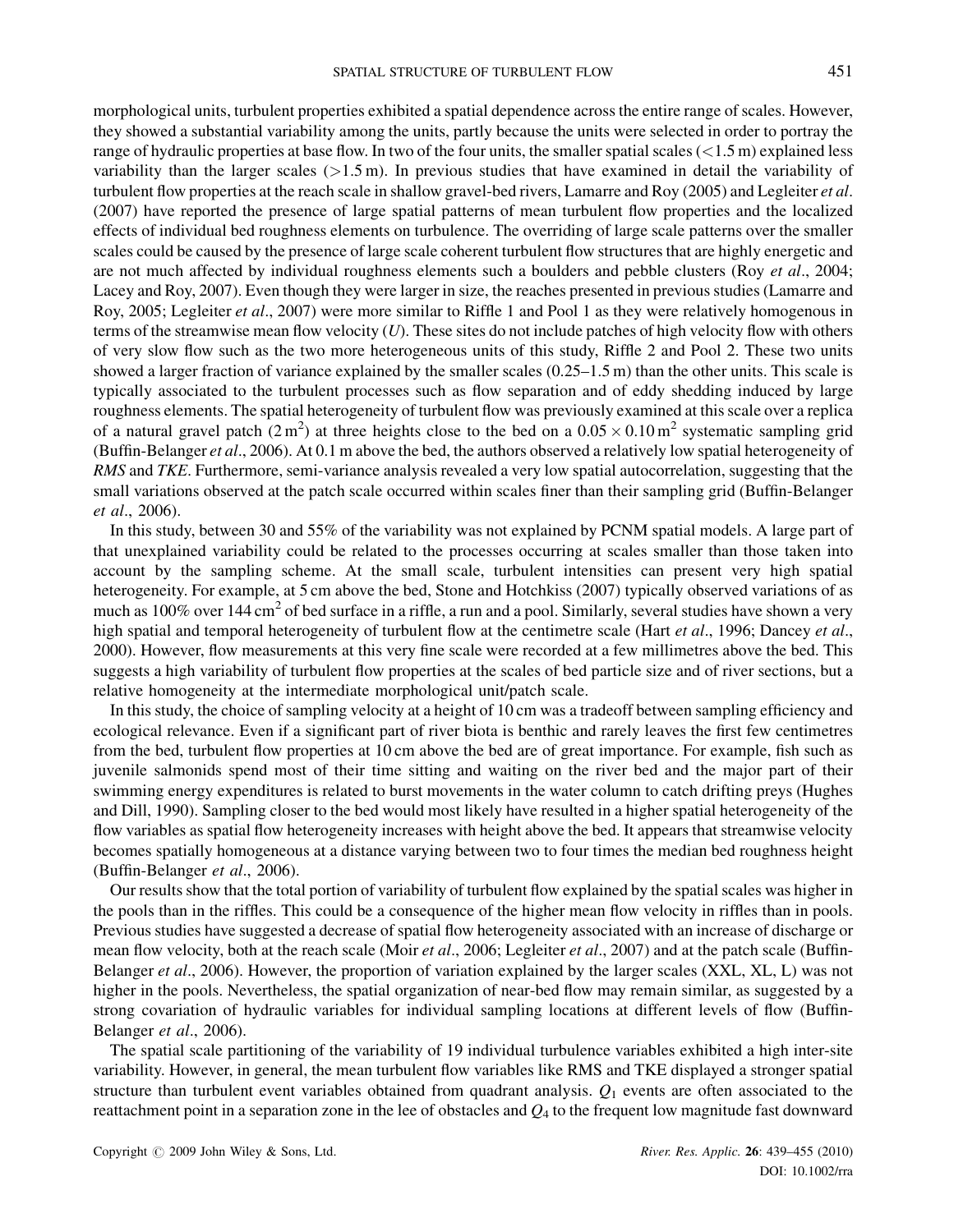events induced by the presence of protruding roughness elements (Buffin-Belanger and Roy, 1998). In a recent study, Lacey et al. (2007) used the PCNM analysis to quantify the spatial scales of flow variability of a vertical flow field around a pebble cluster  $(1.5 \times 0.4 \text{ m}^2)$ . Even at this smaller scale, quadrant-based variables were less spatially structured than the mean turbulent statistics such as RMS. However, in the present study, the great variability between the sites prevented us from making any generalization on the spatial scalings observed between the variables. In Pool 2, most flow variables showed a high similarity of both total  $R_a^2$  and the proportions of variation explained by each scale. However, the variability contained in each spatial scale might be differently related to habitat variables.

## The link between 'standard' habitat variables and turbulence variables at multiple scales

In the present study, we investigated the relationships between 'standard' fish habitat variables  $U$ , Yand  $k$  and the variation of turbulent flow variables in four different hydraulic contexts. The explanatory power of 'standard' fish habitat variables at each scale varied greatly between the four morphological units. It was not surprising that mean flow velocity explained the largest proportion of the turbulent flow variation, as the Reynolds number increases linearly with U. However, results revealed that correlations were mainly limited to the scales larger than 1.5 m  $(XXL, L and L)$ . That may be due to the relatively low heterogeneity of U in the smaller scales across the reach at a height 0.1 m above the bed, as reported at the patch scale by Buffin-Belanger *et al.* (2006). In contrast, Y generally explained low proportions of turbulent flow variation at all scales. This is relatively unexpected, since turbulent coherent flow structures tend to scale with flow depth (Shvidchenko and Pender, 2001; Roy et al., 2004; Nikora, 2006). The length of these structures generally ranges from two to six times the flow depth. Thus, an increase in depth could be associated with an augmentation of the magnitude of the variables describing the duration of turbulent structures such as ITS and Q-d variables. The weak explanatory power of depth in three of the four morphological units may be partly explained by the relative homogeneity of depth in these units. Indeed, in Pool 2, where the range of depth values was higher, Y explained a larger proportion of variation. However, that portion of variation is shared with the effect of U and  $k$  as they are highly intercorrelated. Similarly, the effect of substrate, represented by the bed roughness index, was also relatively low. Numerous studies have previously quantified in detail the spatial distribution of turbulence properties around bed roughness elements (Brayshaw et al., 1983; Lawless and Robert, 2001; Lacey and Roy, 2007). Even though pebble clusters and other individual roughness elements cause an increase in turbulent intensity through shedding, this effect is local (Legleiter et al., 2007). Although the complex bed configuration is not reflected in the mean turbulent flow properties at the reach scale (Lamarre and Roy, 2005), it was expected that  $k$  would explain turbulent flow variability at the smallest scales in this study. However, in three of the four units, it was not the case. This is most likely because the footprint of roughness elements was occurring at a scale smaller than the one detected by the VF scale and because the measurements were sampled at 0.1 m above the bed, which represented sometimes as much as 0.25Y. Furthermore, in this study, the roughness at a sample site was characterized using the spatial standard deviation of the elevations in a 65 cm square around a measurement point. However, the magnitude of turbulent properties might be inherited from roughness element located further upstream rather than produced by local shear stress, especially at a few centimetres above the bed. Therefore, the roughness upstream from a micro-habitat could also be considered when describing fish habitat.

The difficulty to isolate turbulence properties from standard habitat variables has been pointed out as a main issue in ecohydraulics research (Enders *et al.*, 2005; Smith *et al.*, 2006). In general, in this study, the standard habitat variables had a relatively low capacity to explain turbulent properties using simple correlations, especially at the smaller scales. That was partly caused by the complex river dynamics system. For instance, within the morphological units, patches of coarse cobble could be found in slow deeper flow presenting low turbulence magnitude as well as in fast shallow flow associated with high turbulence levels. From a practical point of view, this level of complexity suggests that turbulence should be considered as a 'distinct' ecological variable within the range of spatial scales included in this study.

Understanding the linkages between organisms and their hydraulic environment is a critical step in developing predictive models regarding the structure of fluvial ecosystem (Hart and Finelli, 1999). The temporal and spatial scales of flow variability are among the main drivers of numerous fluvial ecological processes (Biggs *et al.*, 2005).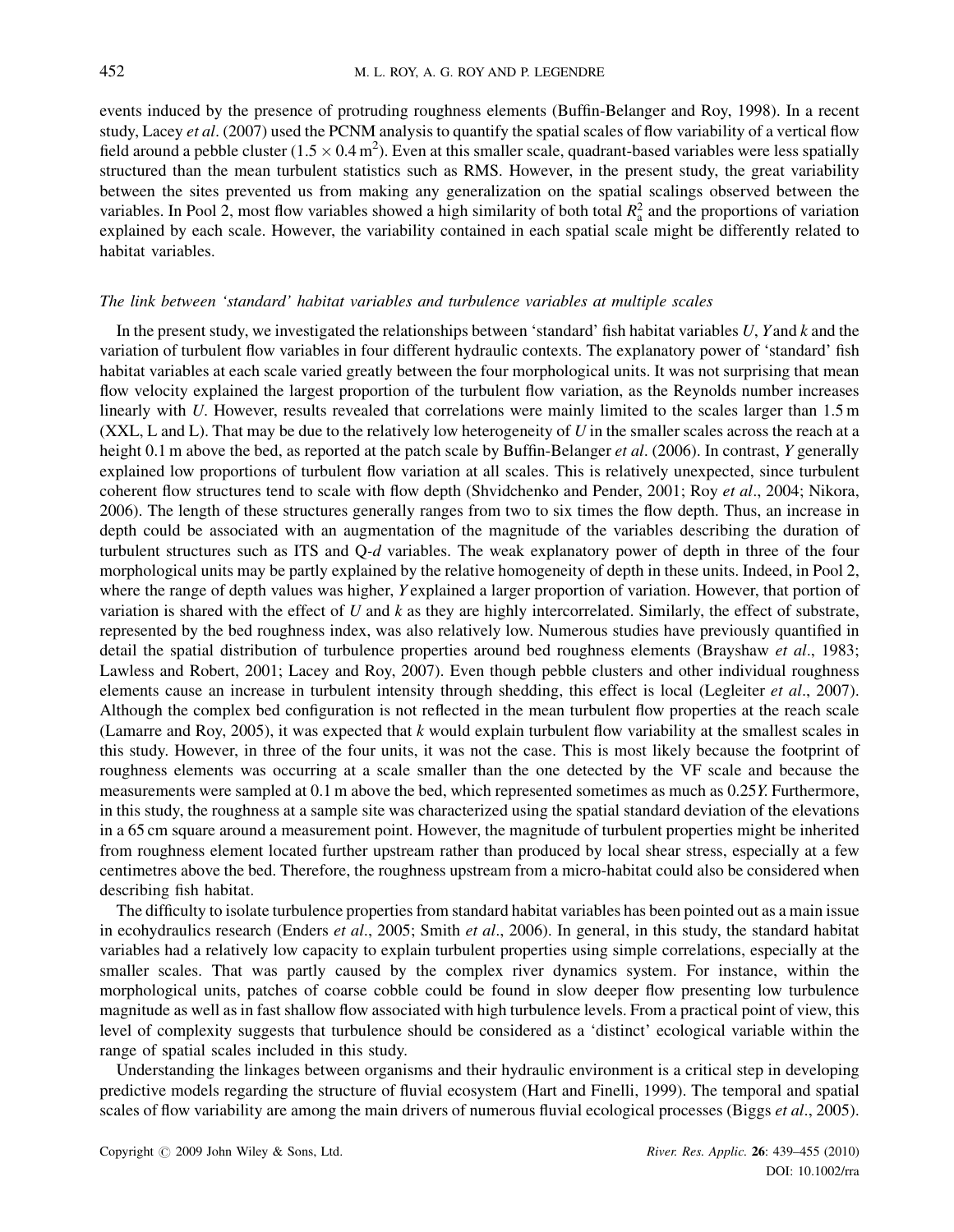One of the important issues in ecohydraulics research is to identify and match the proper hydraulic scale to the ecological process or organism distribution of interest. As shown in this study, PCNM analysis is an efficient way to identify relevant spatial scales of flow variability. These hydraulic scales could potentially be setting the boundaries of fluvial organisms and territory size or structuring their mobility patterns. For instance, XXL-scale turbulence patterns are affecting drifting invertebrate spatial distribution, as drifting macroinvertebrate concentration is correlated with velocity at the morphological unit scale rather than at the fish micro-habitat scale (Leung et al., 2009). In contrast, individual turbulent structures occurring at the M- and VF scales could affect fish feeding movements (Enders et al., 2005). Organisms living in more heterogeneous habitats (variability poorly explained by spatial scale variables), such as Riffle 1 and 2 could be less mobile than organisms living in more homogeneous environments, as they could find complementary habitat types (resting, feeding, etc.) closer apart. However, such links between spatial turbulent flow variability and organism behaviour remain to be explored.

Both the spatial scale of turbulent structures and the size of the organisms of interest might be important factors to consider when examining the effect of turbulence on biota (Nikora *et al.*, 2003). For instance, bacterial growth is affected by microturbulent flow (Bergstedt et al., 2004), the distribution of macroinvertebrates is influenced by coherent structures associated to individual cobbles and boulders (Bouckaert and Davis, 1998) and large scale flow structures can affect the bioenergetics of juvenile fish (Enders et al., 2003). Biggs et al. (2005) have hypothesized that the scale of the variations would have to be comparable to the organism size (i.e. 0.01–10 times body length) to be felt. The size and magnitude of the acceleration/deceleration in the abrupt boundaries between high and lowspeed structures might also play an important role. The size of coherent structures is generally obtained by substituting space for time using time series analysis such as autocorrelation functions, U-Level and quadrant analysis. It is still difficult to determine which turbulence statistics are the most relevant to use in different ecological context. Except for the autocorrelation functions, the variables associated to turbulence structures used in this study have not been used in ecohydraulics studies. However, the use of turbulent event detection techniques in future research could possibly reveal new aspects of the effect of flow on organisms. Indeed, results showed that they were generally less spatially structured than the mean turbulent statistics (RMS, TKE) and less correlated with mean flow velocity, which could be an advantage in the context of adding turbulence metrics to physical habitat models. The question of the effect of turbulence on organism habitat use remains to be investigated.

#### CONCLUSIONS

PCNM analysis was used to partition the variability of turbulent flow properties into spatial scales in four different morphological units of a gravel-bed river. The capability of standard habitat variables to statistically explain turbulent properties was relatively low, especially in the smaller scales. This suggests that future ecohydraulic research should consider turbulence as a distinct variable within the range of scales considered in this study. In the four units, turbulent properties exhibited a spatial dependence across the entire range of scales. In the most homogeneous units, the larger scales explained a greater proportion of the variation than the smaller ones. The results of this study highlight the existence of large-scale turbulent flow patterns. Furthermore, in pools, where the mean streamwise velocity was slower, the overall spatial dependence was higher. PCNM is a useful analytical technique that provides a way to quantify the spatial dependence of individual response variables over a range of spatial scales. By means of spectral decomposition, it presents a great potential for linking organisms spatial distribution to physical habitat at multiple scales in rivers, especially in the context of highly intercorrelated multivariate datasets. Isolating the effect of turbulence on fluvial organisms represents a challenge due to the intercorrelations between the variables that tend to vary with the spatial scale. Further research should attempt to identify the variables and scales that are most relevant to various ecological processes.

#### ACKNOWLEDGEMENTS

The authors thank the Natural Science and Engineering Council of Canada, the Canadian Foundation for Innovation and the Canada Research Chair program for funding and Julie Thérien, Francis Gagnon, Christine Rozon, Annie Cassista, Simon Roy and Geneviève Marquis for help on the field. Insightful comments from two anonymous referees helped us to improve the paper.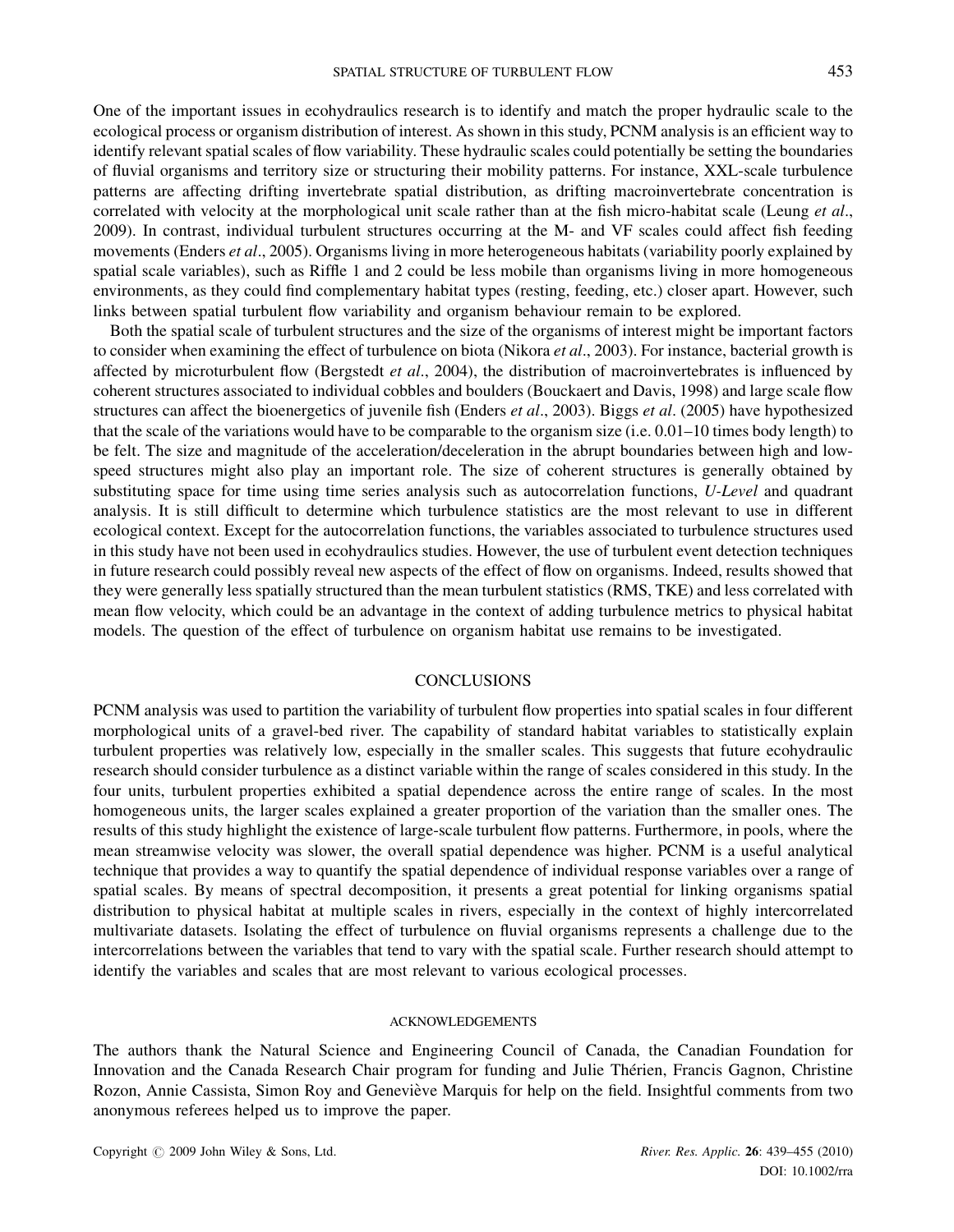#### **REFERENCES**

- Bergstedt MS, Hondzo MM, Cotner JB. 2004. Effects of small scale fluid motion on bacterial growth and respiration. Freshwater Biology 49(1): 28–40.
- Best JL. 1993. On the interactions between turbulent flow structure, sediment transport and berdform development: some considerations from recent experimental research. In: Clifford N. J., French J. R. and Hardisty J., Editors. Turbulence: Perspectives on Flow and Sediment Transport John Wiley, Chichester, 61–92.
- Biggs BJF, Nikora VI, Snelder TH. 2005. Linking scales of flow variability to lotic ecosystem structure and function. River Research and Applications. 21(2–3): 283–298.
- Borcard D, Legendre P. 2002. All-scale spatial analysis of ecological data by means of principal coordinates of neighbour matrices. Ecological Modelling 153(1–2): 51–68.
- Borcard D, Legendre P, Avois-Jacquet C, Tuomisto H. 2004. Dissecting the spatial structure of ecological data at multiple scales. Ecology 85(7): 1826–1832.
- Bouckaert FW, Davis J. 1998. Microflow regimes and the distribution of macroinvertebrates around stream boulders. Freshwater Biology 40(1): 77–86.
- Box GEP, Cox DR. 1964. An analysis of transformations. Journal of Royal Statistical Society Series B 26(43): 211–243.
- Brayshaw AC, Frostick LE, Reid I. 1983. The hydrodynamics of particle clusters and sediment entrainment in coarse alluvial channels. Sedimentology 30(1): 137–143.
- Buffin-Belanger T, Roy AG. 1998. Effects of a pebble cluster on the turbulent structure of a depth-limited flow in a gravel-bed river. Geomorphology 25(3–4): 249–267.
- Buffin-Belanger T, Roy AG, Kirkbride AD. 2000. On large-scale flow structures in a gravel-bed river. Geomorphology 32(3–4): 417–435.
- Buffin-Belanger T, Roy AG. 2005. 1 min in the life of a river: selecting the optimal record length for the measurement of turbulence in fluvial boundary layers. Geomorphology 68(1–2): 77–94.
- Buffin-Belanger T, Rice S, Reid I, Lancaster J. 2006. Spatial heterogeneity of near-bed hydraulics above a patch of river gravel. Water Resources Research 42(4): 12.
- Church M. 2006. Multiple scales in rivers, in Habersack H, Piegay H and Rinaldi M (Eds.), Gravel-bed rivers VI: From Process Understanding to River Restoration, Elsevier B. V. pp. 3–32.

Cotel AJ, Webb PW, Tritico H. 2006. Do brown trout choose locations with reduced turbulence? Transactions of the American Fisheries Society 135(3): 610–619.

Dancey CL, Balakrishnan M, Diplas P, Papanicolaou AN. 2000. The spatial inhomogeneity of turbulence above a fully rough, packed bed in open channel flow. Experiments in Fluids 29(4): 402–410.

Dray S, Legendre P, Peres-Neto PR. 2006. Spatial modelling: a comprehensive framework for principal coordinate analysis of neighbour matrices (PCNM). Ecological Modelling 196(3–4): 483–493.

- Enders EC, Boisclair D, Roy AG. 2003. The effect of turbulence on the cost of swimming for juvenile atlantic salmon (salmo salar). Canadian Journal of Fisheries and Aquatic Sciences 60(9): 1149–1160.
- Enders EC, Buffin-Belanger T, Boisclair D, Roy AG. 2005. The feeding behaviour of juvenile atlantic salmon in relation to turbulent flow. Journal of Fish Biology 66(1): 242-253.

Ezekiel M. 1930. Methods of correlation analysis. John Wiley: NJ.

- Frechette M, Butman CA, Geyer WR. 1989. The importance of boundary-layer flows in supplying phytoplankton to the benthic suspension feeder Mytilus-edulis-L. Limnology and Oceanography 34(1): 19–36.
- Goring DG, Nikora VI. 2002. Despiking acoustic doppler velocimeter data. Journal of Hydraulic Engineering-Asce 128(1): 117-126.

Gower JC. 1966. Some distance properties of latent root and vector methods used in multivariate analysis. Biometrika 53: 325–338.

- Hart DD, Clark BD, Jasentuliyana A. 1996. Fine-scale field measurement of benthic flow environments inhabited by stream invertebrates. Limnology and Oceanography 41(2): 297–308.
- Hart DD, Finelli CM. 1999. Physical-biological coupling in streams: the pervasive effects of flow on benthic organisms. Annual Review of Ecology and Systematics 30: 363–395.
- Hughes NF, Dill LM. 1990. Position choice by drift-feeding salmonids: model and test for Arctic grayling (Thymallus arcticus) in subarctic mountain streams, Interior Alaska. Canadian Journal of Fisheries and Aquatic Sciences 47: 2039–2048.
- Labiod C, Godillot R, Caussade B. 2007. The relationship between stream periphyton dynamics and near-bed turbulence in rough open-channel flow. Ecological Modelling 209(2-4): 78-96.
- Lacey RWJ, Legendre P, Roy AG. 2007. Spatial-scale partitioning of in situ turbulent flow data over a pebble cluster in a gravel-bed river. Water Resources Research 43: 3.
- Lacey RWJ, Roy AG. 2007. A comparative study of the turbulent flow field with and without a pebble cluster in a gravel bed river. Water Resources Research 43(5): 7.
- Lamarre H, Roy AG. 2005. Reach scale variability of turbulent flow characteristics in a gravel-bed river. Geomorphology 68(1-2): 95-113.
- Lamarre H. 2006. Sediment transport, sedimentary structures and bed stability in step-pool channels. PhD thesis. Université de Montréal, 293 p. Lane SN, Biron PM, Bradbrook KF, Butler JB, Chandler JH, Crowell MD, Mclelland SJ, Richards KS, Roy AG. 1998. Three-dimensional
- measurement of river channel flow processes using acoustic doppler velocimetry. Earth Surface Processes and Landforms 23(13): 1247-1267. Lawless M, Robert A. 2001. Three-dimensional flow structure around small-scale bedforms in a simulated gravel-bed environment. Earth

Surface Processes and Landforms 26(5): 507–522.

Legendre P. 1993. Spatial autocorrelation: trouble or new paradigm? Ecology 74: 1659–1673.